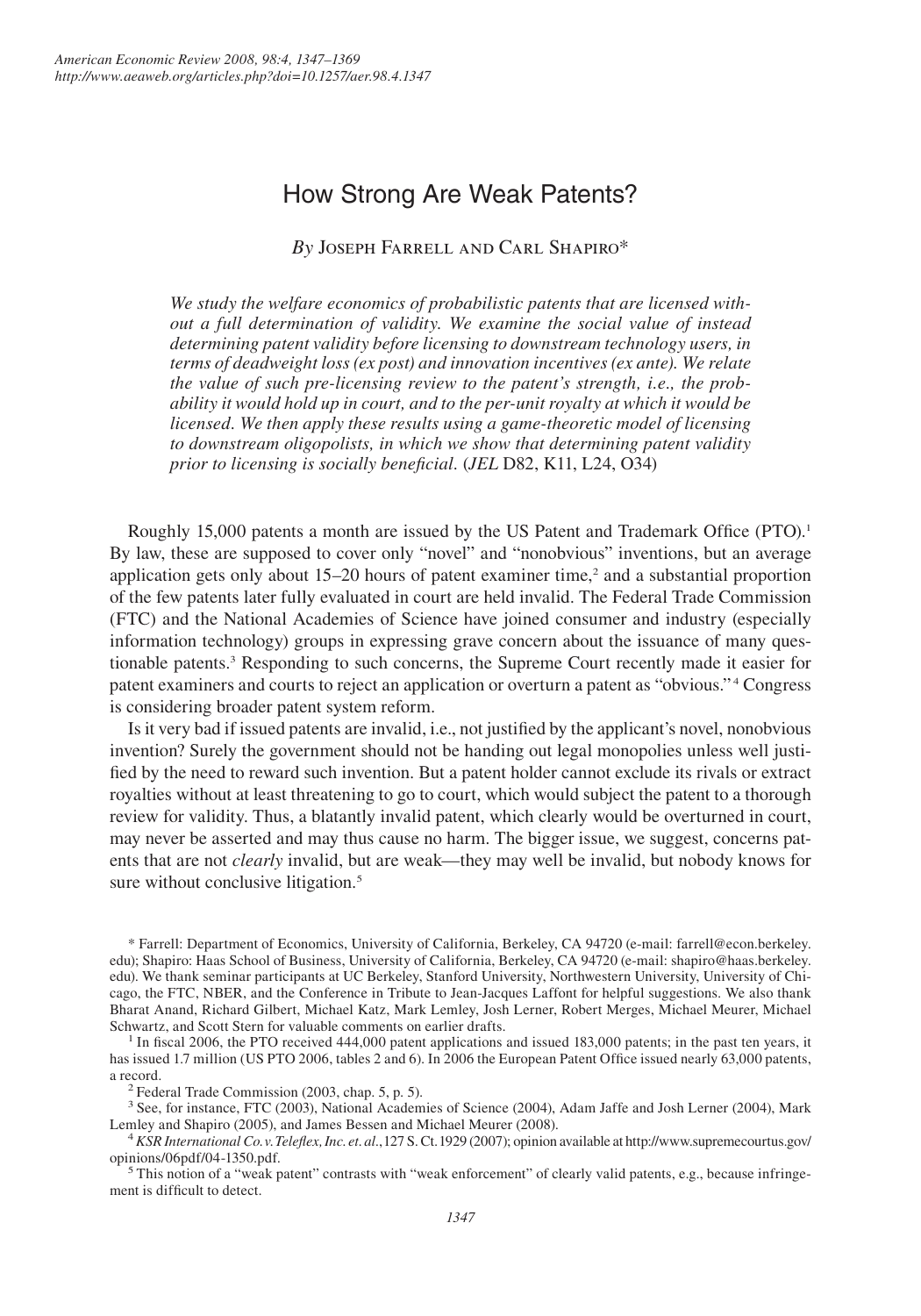But conclusive litigation on patent validity is rare. Even when litigation is initiated, most cases settle; and far more patents are licensed without litigation.<sup>6</sup> Thus, we ask: what is the social value of determining up front whether a patent is valid, versus releasing it into the commercial world of patent licensing and litigation? We evaluate these social benefits both ex post (given that the patented technology exists) and ex ante (exploring incentives for invention and/or patenting).

Suppose that an issued patent's market impact is proportional to *patent strength*, i.e., the probability  $\theta$  that it would be found valid and infringed if tested in court. Then, if a random group of 1,000 probabilistic patents were thoroughly examined for validity, many would be overturned, but the rest would be strengthened, with no change in their aggregate market impact.<sup>8</sup> The proportionality hypothesis thus suggests that improved prelicensing review would be socially desirable if, and only if, the administrative costs of examining these 1,000 patents more thoroughly were lower than the resulting savings in litigation and license negotiation costs. Lemley (2001) argues that the costs of litigating a few commercially important patents may well be smaller than the costs of more thoroughly examining a great many patent applications. Concerns about the issuance of weak patents would indeed be significantly defused if a patent's market impact were proportional to its strength.

To explore the market impact and welfare economics of probabilistic patents, we use a simple model of licensing in the shadow of patent litigation, although some of our results are much broader. In our model, the patent holder offers licenses to downstream firms, each of which can accept the license, avoid using the patented technology, or infringe, prompting litigation.<sup>9</sup> This naturally generalizes existing models of the licensing of ironclad (certainly valid) patents, in which a downstream firm can either accept the offered license or avoid using the patented technology.10 Our model assumes that litigation costs are zero, but nevertheless predicts licensing without litigation. It also assumes that no interim social costs arise during the pendency of litigation, and that the patent holder cannot behave opportunistically toward those who make investments specific to the patented technology.<sup>11</sup> In this context, we identify special circumstances in which the market impact of a probabilistic patent is proportional to patent strength, and other circumstances in which such proportionality dramatically fails.

Ex post, suppose that the patented technology is already available to society and ostensibly covered by a patent that is valid with probability  $\theta$ . If licenses can be negotiated under uncertainty, they will be (in our model). Writing  $r(\theta)$  for the per-unit royalty that will be agreed, we show quite generally that the gross social benefit of determining the validity of an issued patent

Lemley (2001) estimates that about 5 percent of all patents are either licensed without litigation or are litigated, and that only 0.1 percent of all patents are litigated to trial, so roughly 50 times as many patents are licensed (without litigation or to settle litigation) as are litigated to trial. Kimberly Moore (2000) reports that the percentage of patent cases going to trial has declined over time, to 3.3 percent by 1999 (table 1). Jay Kesan and Gwendolyn Ball (2006) conclude that patent litigation is largely a settlement mechanism; about 10 percent of patent cases filed in 2000 led to rulings and verdicts (table 6).

 $<sup>7</sup>$  The most important prelicensing review in practice, and the obvious policy variable, is additional review by the</sup> PTO, either before a patent is issued or through reexamination. We thus refer, for short, to additional "PTO review." Importantly, additional PTO review can lead to a patent never being issued, or invalidation of an issued patent. Improved prelicensing review can take other forms, however, including litigation, peer evaluation of patent applications, and the collection of prior art by public-interest groups concerned about improperly issued patents.

<sup>8</sup> Unlike popular commentators, we do not assume that improved PTO review would simply eliminate some "bad" patents without affecting others. Such a view is inconsistent with Bayesian statistics. Suppose, for example, that 20 percent of these 1,000 patents are expected to be valid. Thorough review would, on average, yield 200 valid patents and 800 invalid patents. The 200 surviving patents would emerge from the review far stronger: what does not kill a patent makes it stronger.

<sup>9</sup> To focus on issues of patent validity, we assume that downstream firms plainly infringe the claims in the patent; the uncertainty concerns the validity of those claims.<br><sup>10</sup> Morton Kamien (1992) reviews this literature; more recently, see Debapriya Sen and Yair Tauman (2007).<br><sup>11</sup> Shapiro (2008) studies such patent hold-up.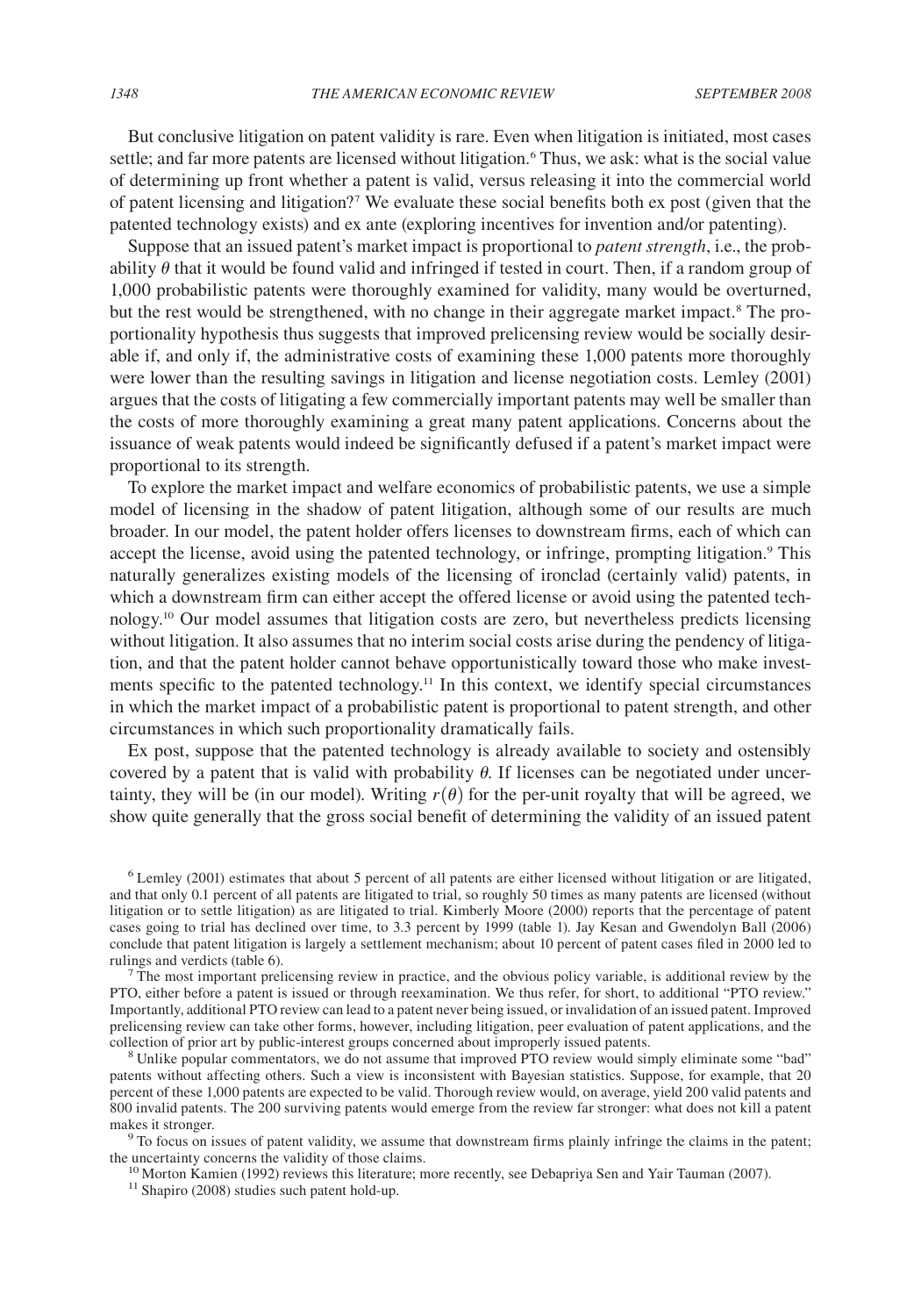before it is licensed is roughly proportional to  $r(\theta) - \theta r(1)$ , the gap between the negotiated royalty and the expected royalty that would result if validity were determined prior to licensing. This establishes an ex post normative benchmark of  $\theta r(1)$  for the per-unit royalty on a probabilistic patent.

If a patent is licensed to downstream firms that do not compete against each other or against the patent holder, our licensing model supports the optimistic or proportional perspective: the per-unit royalty rate  $r(\theta)$  is approximately  $\theta r(1)$ , and the profit accruing to the owner of a patent of strength  $\theta$ ,  $P(\theta)$ , is approximately  $\theta P(1)$ .

But when downstream firms use the patented technology in competing against each other or against the patent holder, two mechanisms captured in our licensing model boost royalties and patentee profits well above those benchmarks, especially for weak (small  $\theta$ ) patents. First, agreeing to higher per-unit royalties raises the joint profits of the patent holder and licensees by bringing the downstream price closer to the monopoly price. We show that this joint profit motive for high per-unit royalty rates prevails for weak patents if licenses can use unrestricted two-part tariffs. If they cannot, we assume that licenses are linear or use two-part tariffs with fixed fees that are restricted to be nonnegative. Even here, a downstream firm's decision to litigate, and perhaps invalidate the patent, benefits other downstream firms as well as consumers. Because of this positive externality on rivals, incentives to challenge patents are suboptimal, and downstream firms will accept surprisingly large per-unit royalties. In our licensing model,  $r(\theta)$  is a large multiple of  $\theta r(1)$ , and the patent holder's profits  $P(\theta)$  are a large multiple of  $\theta P(1)$ .

This has strong implications for the ex post social benefits of improved PTO review. For the ex post analysis,  $\theta$  need only be a commonly known probability; the relationship between patent strength and actual innovation does not matter.12 In the limiting case, "ideal" PTO review that replicates judicial review would lead either to an ironclad patent (with probability  $\theta$ ) or to no patent (with probability  $1 - \theta$ ). The expected ex post gross benefit of such review is  $B(\theta) \equiv$  $\left[\theta W(1) + (1 - \theta)W(0)\right] - W(\theta)$ , where  $W(\theta)$  is the welfare resulting when a patent of strength  $\theta$  is licensed. We show that  $B(\theta)$  is small (and sometimes negative) for patents licensed to downstream firms that do not compete, since proportionality holds there, but large and positive for weak patents licensed to downstream rivals, since proportionality fails.

Ex ante, how does (the prospect of) enhanced review prior to licensing affect innovation incentives? We assume that courts truly assess patent validity, so that  $\theta$  is the probability that the patent holder actually contributed to society the technology covered by the patent, rather than getting a wrongly issued or overly broad patent on prior art or obvious technology; as we did ex post, we first develop general principles and then turn to our particular licensing model. We analyze the expected social contribution  $K(\theta)$  made by the owner of a patent of strength  $\theta$ . If the downstream firms compete and licenses can use unrestricted two-part tariffs, we find that  $K(\theta)$  $<$  0 for weak patents, distorting ex ante incentives for research and patenting. Even when  $K(\theta)$  $> 0$ , ex ante incentives are distorted if  $P(\theta) > K(\theta)$ , and, more generally, if the ratio of private to social returns,  $P(\theta)/K(\theta)$ , varies substantially with  $\theta$ , as we show is typical for patents licensed to downstream rivals in our licensing model. For such patents, enhanced PTO review not only yields ex post benefits  $B(\theta) > 0$ , but also eliminates some distortions in ex ante incentives to engage in research and apply for patents. We also establish an ex ante benchmark for  $r(\theta)$  equal to  $\theta v$ , where *v* is the per-unit value of the technology.

Section I presents our licensing model for probabilistic patents. Section II establishes some general results for evaluating the ex post and ex ante welfare effects of enhanced prelicensing review. For a patent that is licensed using a two-part tariff to downstream firms that do not

<sup>&</sup>lt;sup>12</sup> We assume that  $\theta$  is common knowledge. We discuss the role of this assumption in Section VI.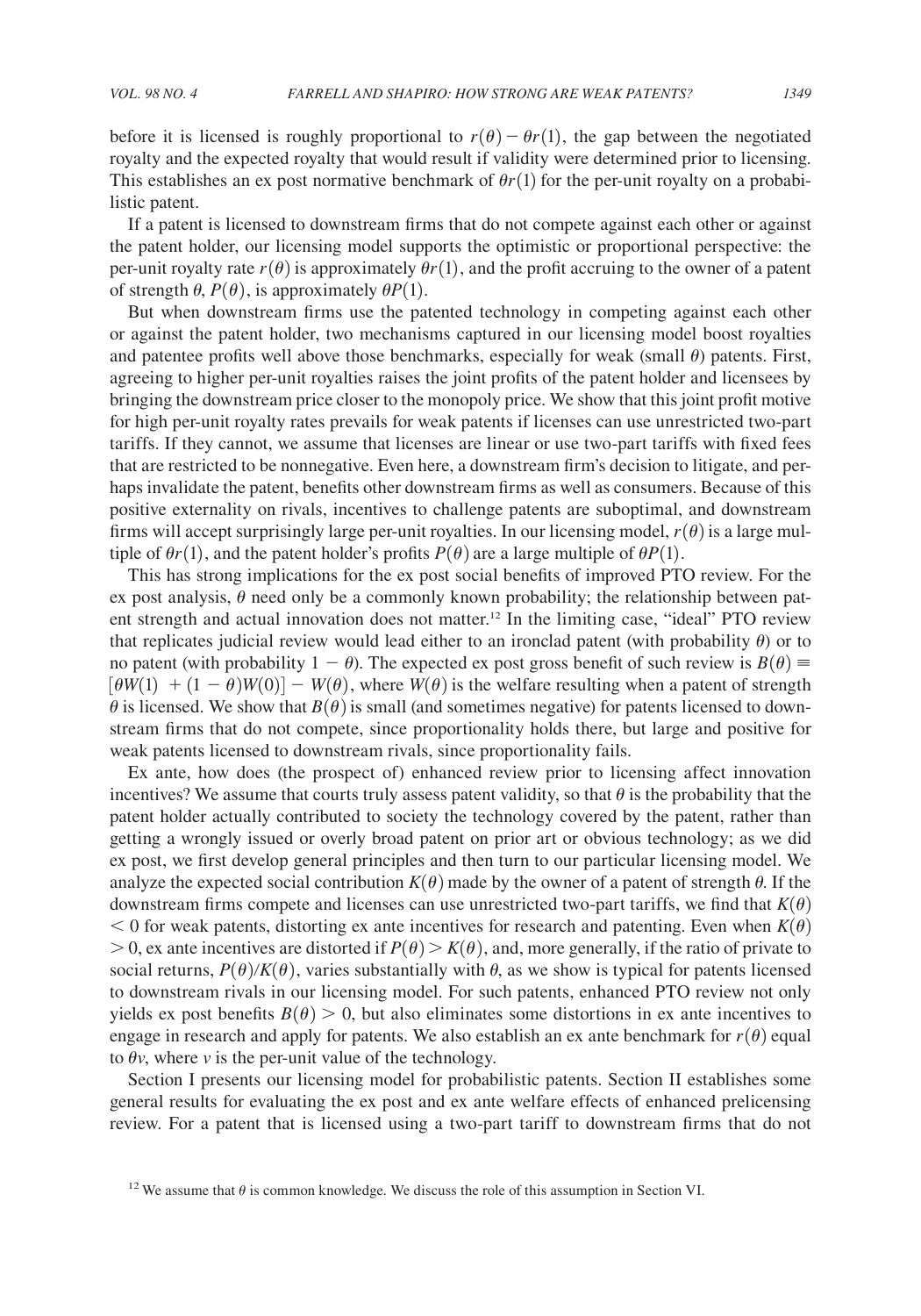compete against each other or against the patent holder, Section III shows that  $r(\theta) = 0$  for all  $\theta$  in our licensing model, so (in expectation) enhanced review generates no ex ante or ex post social benefits. In contrast, for patents licensed to multiple downstream rivals, Section IV shows, surprisingly, that  $r(\theta) \ge r(1)$  in our licensing model, so  $r(\theta)$  must exceed the benchmark  $\theta r(1)$ , especially for weak patents (small  $\theta$ ), and ideal PTO review generates ex ante and ex post social benefits. When  $\theta$  is small, downstream firms accept this high running royalty because it increases joint profits and the patent owner shares the increase with downstream firms through a *negative* fixed fee  $F(\theta)$  < 0.

If licenses cannot use such negative fixed fees, we assume that they will consist simply of a per-unit royalty,  $s(\theta)$ . Section V shows that for weak patents,  $s(\theta)$  far exceeds the benchmark  $\theta s(1)$  when licensees compete. In Cournot competition, the ratio  $s(\theta)/\theta s(1)$  is of order *N*, the number of downstream firms, for very weak patents. Section VI generalizes our results to the case of a vertically integrated patent holder that competes against its licensees, and explores the effects of relaxing some of our assumptions. Section VII concludes.

#### **I. Patent Licensing in the Shadow of Litigation**

# A. *Technology and Licensing Game*

An upstream patent holder P offers licenses to *N* symmetric downstream firms. The patented technology lowers downstream firms' unit production costs by *v,* the *patent size*, relative to the best alternative, or *backstop*, technology. Equivalently, the technology makes each unit of the product worth an extra *v* to all customers. Until Section VI, we assume that the patent holder does not compete against the downstream firms.

In general, when an upstream monopolist sells an input to downstream firms that compete, the literature on multilateral vertical contracting has shown that equilibrium depends heavily on the form of contracts allowed, on downstream firms' information, and on their beliefs about what they cannot observe.<sup>13</sup> If the upstream supplier can commit to arbitrary contingent contracts, it can organize a hub-and-spoke downstream cartel supporting the monopoly price downstream, even if it controls only a minor input.<sup>14</sup> At the other extreme, if contracts are private, the upstream supplier may be unable to charge any price above marginal cost for its input.<sup>15</sup> Finding those extreme outcomes unrealistic, we adopt a simple licensing model: the patent holder offers a two-part tariff  $[F, r]$  to all downstream firms.<sup>16</sup> Nondiscriminatory offers are sometimes used in practice, are prominent in the ironclad patent licensing literature (see e.g., Kamien 1992), and are typically required for the licensing of patents incorporated into industry standards.<sup>17</sup>

percent require essential patents to be licensed on fair, reasonable, and nondiscriminatory terms. Licensing programs in standard-setting contexts that have attracted antitrust attention include those of Rambus (computer memory) and Qualcomm (mobile telephones).

<sup>&</sup>lt;sup>13</sup> See R. Preston McAfee and Marius Schwartz (1994) and Ilya Segal (1999). <sup>14</sup> The upstream firm can sell its input at a price that supports the downstream monopoly price and threaten to subsidize all other downstream firms if any one downstream firm does not buy its input.<br><sup>15</sup> If negotiations are private and each downstream firm has "passive beliefs"—does not adjust its beliefs about other

firms' contracts when offered a new contract—then the upstream firm negotiates the bilaterally efficient contract with each downstream firm, which involves a price equal to its marginal cost. See McAfee and Schwartz (1994) and Patrick Rey and Thibaud Vergé (2004).<br><sup>16</sup> Restricting the number of licenses offered can be optimal for an ironclad patent; see Michael Katz and Shapiro

<sup>(1986),</sup> Chun-Hsiung Liao and Sen (2005), and Sen and Tauman (2007). This approach does not, however, work as a licensing strategy for a probabilistic patent, since firms that do not receive licenses will infringe the patent. If P sues those firms, the equilibrium involves litigation (considered below). If P ignores infringing firms, downstream firms will be unwilling to pay for licenses.<br><sup>17</sup> Benjamin Chiao, Lerner, and Jean Tirole (2007) study the rules of 59 standard-setting organizations; about 75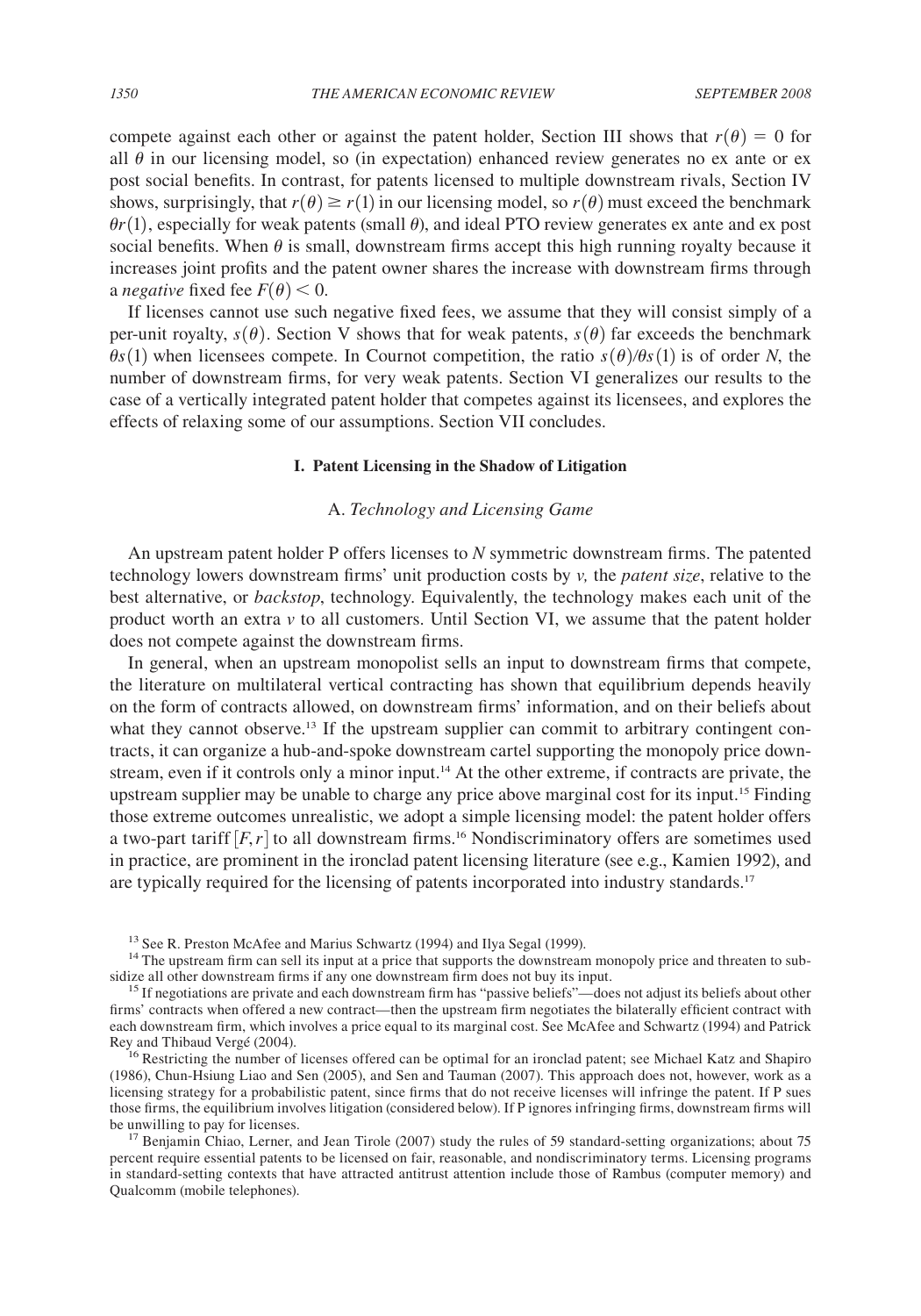With an ironclad patent, each downstream firm accepts the offered license or uses the backstop technology. Here, a downstream firm that rejects a license has another option: infringing the patent. In that case, we assume that the patent holder sues the infringer.<sup>18</sup> If the patent is held invalid, all downstream firms can use the technology free of charge.19 Alternatively, if the patent is ruled valid, we assume (until Section VI) that any licenses already signed remain in force, and that the patent holder negotiates anew with the downstream firm(s) that lack licenses. Lastly, the downstream firms compete, given the licenses they have signed and the technologies they use.

# B. *Downstream Oligopoly*

The downstream oligopoly equilibrium depends on downstream firms' marginal cost curves. For ease of notation, we measure each firm's marginal cost relative to the cost that it would incur using the patented technology free of charge. With this notation, a firm that accepts a license with per-unit royalty *r* has marginal cost *r,* and a firm using the backstop technology has marginal cost *v.* To analyze a symmetric equilibrium, we need only consider the profits of one firm with costs *a* when all other firms have costs *b*; write  $x(a, b)$  for its output and  $\pi(a, b)$  for its profits, net of running royalties but gross of any fixed fee. We assume  $\pi(a, b)$  satisfies three mild conditions:  $(1)$   $\pi_1(a,b)$  < 0: a firm's profits are decreasing in its own costs; (2)  $\pi_2(a,b) \ge 0$ : a firm's profits are nondecreasing in the other firms' costs; and (3)  $\pi_1(a, a) + \pi_2(a, a) < 0$ : each firm's profits fall if all firms' costs rise in parallel. Writing  $p(a)$  for the price charged by each downstream firm if all firms have cost *a*, in a wide range of simple oligopoly models  $p(a)$  is linear.<sup>20</sup> In the text, we assume this; the Appendix shows where we actually rely on this assumption.

## C. *Optimal Two-Part Tariffs*

Suppose that downstream firm D expects all its rivals to accept the offer  $[F,r]$ . If it, too, accepts, its payoff is  $\pi(r,r) - F$ . If it rejects the offer, infringes, is sued, and the patent is upheld, P would hold D down to its backstop payoff  $\pi(v,r)$ . Thus D's reservation payoff is  $\theta\pi(v,r)$  +  $(1 - \theta)\pi(0,0)$ .<sup>21</sup> Figure 1 displays the game tree for this licensing game, simplified to focus on just one downstream firm. If P opts to avert litigation, it will set the largest *F* such that it is a subgame equilibrium for all downstream firms to accept  $[F, r]$ : thus,  $F(\theta) = \pi(r,r) - \theta \pi(v,r)$  $(1 - \theta)\pi(0, 0)$ . Writing total profits (divided by *N*) as  $T(r) \equiv rx(r, r) + \pi(r, r)$ , let  $r(\theta)$  maximize P's payoff per downstream firm,  $G(r, \theta) = T(r) - \theta \pi(v,r) - (1 - \theta) \pi(0,0)$ , subject (we assume) to  $0 \le r \le \nu^{22}$ 

<sup>18</sup> P might not want to sue an infringing firm, especially if others have signed licenses and litigating would put their royalty payments at risk: it might prefer, ex post, quietly to ignore an infringer. We discuss litigation credibility further in Section VI.<br><sup>19</sup> The US Supreme Court has ruled that if one challenger to a patent prevails on patent invalidity, other users can rely

on this result and therefore need not pay royalties, even if they had previously agreed to do so. See *Blonder-Tongue Labs, Inc. v. University of Illinois Foundation,* 402 US 313, 350 (1971). As we discuss in Section VI, we assume that the uncertainty concerns validity, or an aspect of infringement that is similarly highly correlated among the downstream firms: if

downstream firm 1 proves that it does not infringe the patent, other downstream firms could readily show the same.<br><sup>20</sup> Linear pass-through (meaning that price as a function of the royalty rate is a straight line, not nece the origin) holds in Cournot oligopoly with linear demand or constant elasticity demand, in the standard Hotelling duopoly model, and in differentiated-product Bertrand oligopoly with linear demand, among others.<br><sup>21</sup> Using the backstop technology would yield  $\pi(v,r) \leq \pi(v,v) < \pi(0,0)$ , so D would prefer litigating.<br><sup>22</sup> A downstream fir

can impose royalties only for use of the patented technology. We assume that this rule is effectively enforced. This implies  $r \le v$ , since even a downstream firm that signed a license would use the backstop technology rather than pay  $r > v$  to use the patented technology. If the rule is not well enforced, P can bribe each downstream firm with a negative fixed fee to accept a royalty rate  $r > v$  (on all output) that supports the downstream monopoly price. In a previous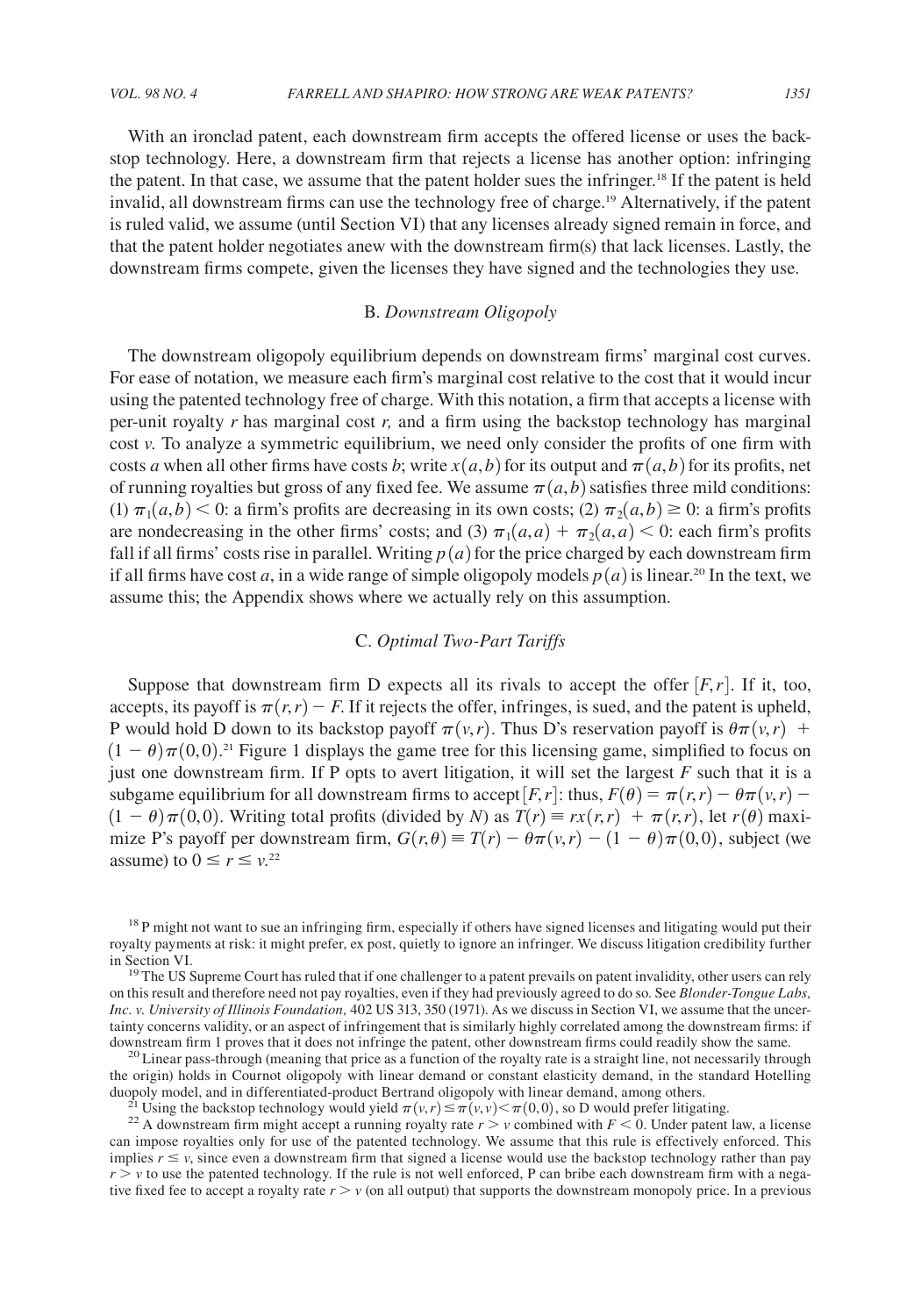

Figure 1. Licensing Game

Let  $H(\theta) \equiv G(r(\theta), \theta)$  denote the patent holder's resulting no-litigation payoff. That will be the overall equilibrium if P prefers it to litigating the patent. Litigating gives P zero if the patent is declared invalid and  $H(1)$  if it is upheld, for an expected payoff of  $\theta H(1)$ . Since P chooses between licensing and litigation, its payoff is  $P(\theta) \equiv \max[H(\theta), \theta H(1)]$ . Since  $P(1) = H(1)$ , we have  $P(\theta) \ge \theta P(1)$ : the patent owner can always get a fraction  $\theta$  of the payoff from an ironclad patent by litigating.

#### **II. Welfare Analysis of Probabilistic Patent Licenses**

Before solving for the equilibrium two-part tariff in various settings, we develop the welfare analytics of enhanced review for patents that will then be licensed rather than litigated.<sup>23</sup> Section IV shows that such licensing indeed arises in our model. Figure 2 displays a simplified game tree for licensing with ideal PTO review.

# A. *Ex Post Analysis*

Given that the innovation has been made and a patent of strength  $\theta$  issued, ex post welfare  $W(\theta)$  is the sum of the patent holder's licensing revenues, the downstream firms' profits, and the surplus enjoyed by final consumers. If all *N* downstream firms accept licenses with running royalty *r*, ex post welfare depends only on *r*, since fixed fees are just transfers:  $W(\theta) = w(r(\theta))$ ,

version of this paper we showed that for sufficiently weak patents this is the equilibrium, and that  $r \geq 0$  for weak patents even if  $r < 0$  is allowed. We assume that both T and G are single-peaked in r on [0, v].<br><sup>23</sup> In our model, if the patent would be litigated, additional PTO review has no benefit, since the patent's validity

will be determined before licensing anyway. Outside our model, the PTO might hold a comparative advantage over the courts in patent review: for instance, PTO review could be faster, reducing social costs borne in the interim before a patent validity ruling.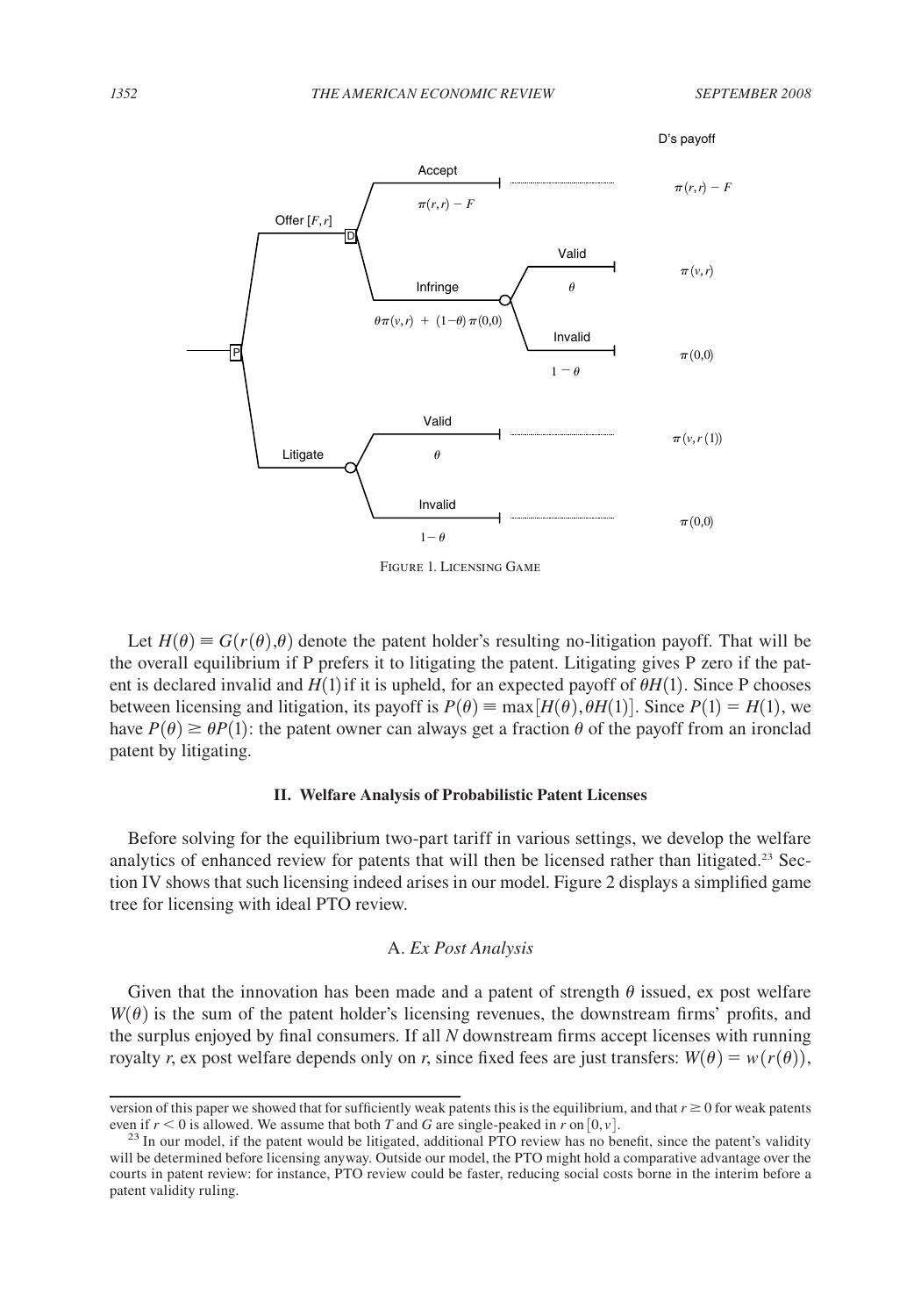

FIGURE 2. LICENSING GAME WITH IDEAL PTO REVIEW

where  $w(r)$  denotes ex post welfare with royalty *r*. Increasing *r* reduces output, lowering welfare if the downstream price exceeds social marginal cost, as it does at  $r > 0$  and even at  $r = 0$  with imperfect downstream competition, so then  $w'(r) < 0$  for all  $r \ge 0$ . Define

$$
\lambda_{\max} \equiv \max_{0 \le t \le v} |w'(t)|, \ \lambda_{\min} \equiv \min_{0 \le t \le v} |w'(t)| > 0, \text{ and } \mu = \frac{\lambda_{\max}}{\lambda_{\min}}.
$$

Ideal PTO review (or litigation prior to licensing) gives expected welfare  $\theta w(r(1))$  +  $(1 - \theta)w(0)$ , so its expected benefit is  $B(\theta) = [\theta w(r(1)) + (1 - \theta)w(0)] - w(r(\theta))$ . The Appendix proves:

THEOREM 1:  $B(\theta) \geq [r(\theta) - \mu \theta r(1)] \lambda_{\min}$ .

Theorem 1 tells us that the ex post social benefit of ideal PTO review depends on the impact of review on the expected royalty rate,  $r(\theta) - \theta r(1)$ , and on the social benefit from a lower royalty rate, which is at least  $\lambda_{\min}$ . For small values of *v*,  $B(\theta) \approx [r(\theta) - \theta r(1)] |w'(0)|$ .

Theorem 1 implies that  $B(\theta) > 0$  if  $r(\theta)/\theta r(1) > \mu$ . This justifies the intuitive benchmark  $\theta r(1)$ , in that  $B(\theta) > 0$  if  $\mu \approx 1$ , as is the case for small *v*, and  $r(\theta)$  nontrivially exceeds the benchmark. For larger innovations,  $\mu$  may not be close to 1, but the Appendix shows that, for instance,  $\mu \leq (x(0,0)/x(v,y))[1 + v/(p(v) - v - c)]$  in Cournot oligopoly. By comparison, with  $N \ge 2$ , we identify below cases where  $r(\theta)/\theta r(1) \approx N$ , so  $B(\theta) > 0$  for a wide range of patent sizes.

Theorem 1 casts the ex post analysis in terms of total welfare, but our model ignores litigation costs, which are borne by the patent holder and downstream firms. Given the PTO's review standards, those parties can choose whether or not the patent is litigated, but consumers cannot, so an externality-inspired approach would consider the effects of PTO review (or litigation) on consumers. With our assumption that  $p(r)$  is linear, the Appendix proves:

THEOREM 2: *If*  $r(\theta) \ge \theta r(1)$ , *then consumers benefit from ideal PTO review.* 

Intuitively, consumers are risk-loving in price, hence (with linear  $p(r)$ ) in royalty rate, so if PTO review lowers the expected royalty rate, it benefits consumers in expectation. In the cases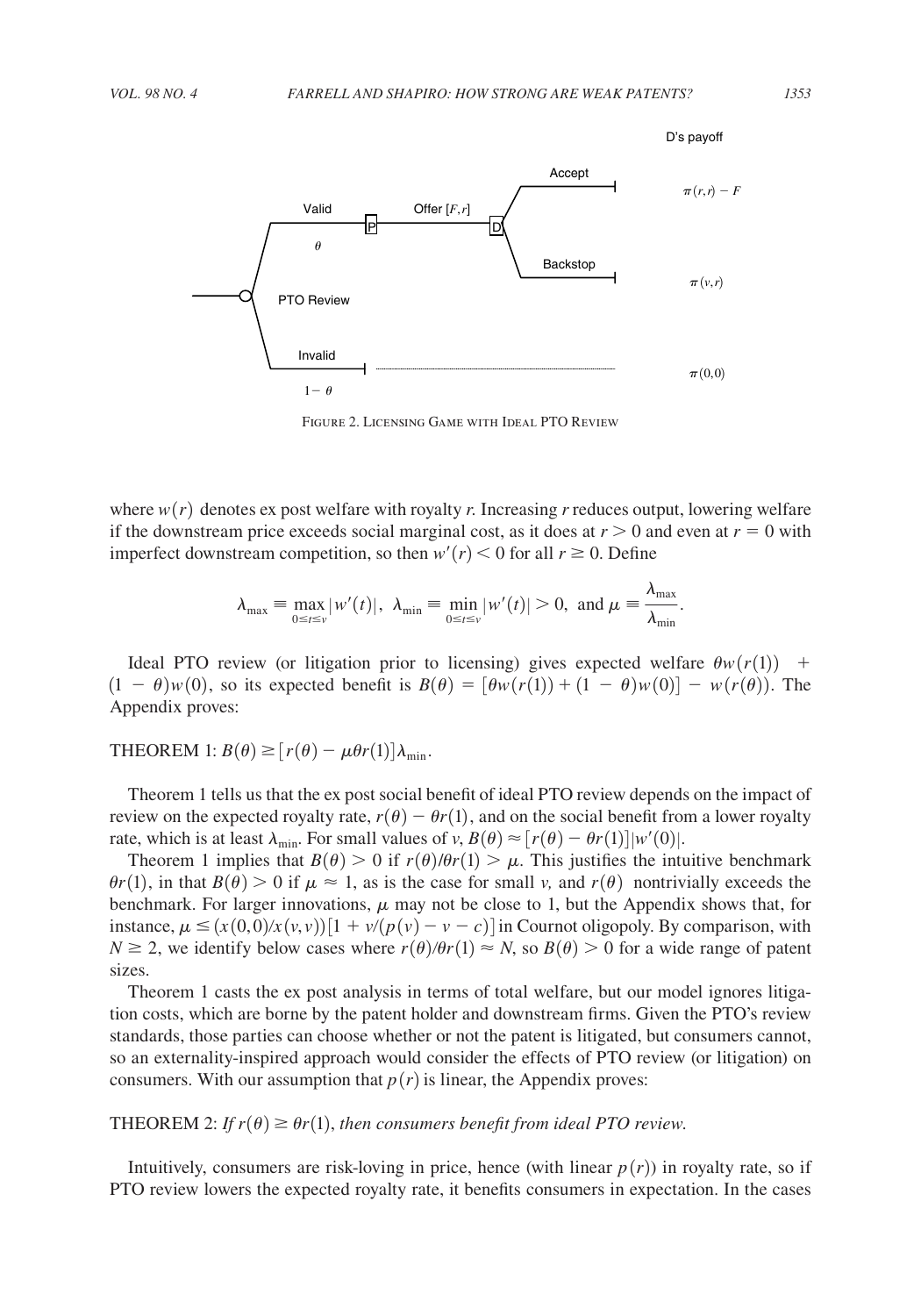identified below where  $r(\theta) > \theta r(1)$ , the downstream firms have too little incentive to challenge a weak patent.<sup>24</sup> In such cases, consumers will value the right to trigger patent reexamination.<sup>25</sup>

## B. *Ex Ante Analysis*

A firm's private incentive to engage in the R&D and patenting activities that lead to a patent of strength  $\theta$  is  $P(\theta)$ . How does this compare to the social contribution  $K(\theta)$ ?

We assume that  $\theta$  is the true probability that the patent holder contributed the patented technology to society.<sup>26</sup> Denoting by  $\overline{W}$  the welfare that would result if the patented technology were not available to society,  $K(\theta) \equiv W(\theta) - [(1 - \theta)W(0) + \theta \overline{W}]$ . The Appendix proves:

THEOREM 3: *If downstream firms get their reservation (litigation) payoff, then if*  $r(\theta) > \theta v$ , *then*  $P(\theta) > K(\theta)$ .

That is, if the per-unit royalty exceeds the intuitive benchmark  $\theta v$ , namely the per-unit cost savings from the patented technology times the probability that the patent holder actually contributed this technology to society, then the patent holder's private return exceeds its social contribution. In expectation, the patent holder has inflicted a negative externality on others (it may have invented something, but certainly is charging high royalties); marginally profitable activities leading to such patents lower expected welfare.<sup>27</sup>

Theorem 3's benchmark,  $\theta v$ , differs from that in Theorems 1 and 2,  $\theta r(1)$ . For evaluating ex post benefits of PTO review in Theorems 1 and 2, what matters is the expected royalty level,  $\theta r(1)$  versus  $r(\theta)$ . For comparing ex ante expected profits and contribution in Theorem 3, what matters is the patent holder's royalties versus its expected contribution.

Even if  $P(\theta) < K(\theta)$ , the relative incentives to pursue patents of different strengths may be biased. Consider a firm allocating its R&D and patenting budget between two activities. The first activity is a "conventional" line of research that, if it succeeds technically, will produce a useful but unsurprising technology, so there may already be prior art or a court may later deem the invention obvious. Thus, this activity generates patents of strength  $\theta$  < 1. A second, more creative line of research, if technically successful, will generate clearly novel and nonobvious results, leading to ironclad patents. The firm will allocate its R&D budget based on the relative reward to the two kinds of patents,  $P(\theta)/P(1)$ . For social efficiency, the allocation should be based on the relative contributions,  $K(\theta)/K(1)$ . If  $P(\theta)/P(1) > K(\theta)/K(1)$ , the firm will devote too much of its budget to the conventional line of research. In an extreme case, the firm may do little actual R&D and devote most of its resources to applying for patents covering technologies

 $^{24}$  Jay Pil Choi (2002, 2005) argues that patent holders have weak incentives to challenge one another's patents if multiple weak patents are contributed to a patent pool. Our focus is instead on challenges by direct purchasers of the patented technology (downstream firms). Direct purchasers seem more likely to have legal standing, and although we

are not aware of systematic evidence, we suspect that most patent licenses do not involve patent pools. <sup>25</sup> The Electronic Frontier Foundation has a "patent-busting project" (www.eff.org/patent) that seeks to overturn some Internet and software-related patents by gathering prior art and requesting reexamination by the PTO. See Ian Austen, "Claiming a Threat to Innovation, Group Seeks to Overturn 10 Patents," *New York Times*, July 5, 2004. Joseph Miller (2004) advocates rewarding firms that successfully invalidate patents.<br><sup>26</sup> Reiko Aoki and Jin-Li Hu (1999) analyze ex ante incentives of probabilistic patents, but focus entirely on the dilu-

tion (and other changes) of incentives for true innovation that arise because of the costs of enforcing properly issued patents; James Anton and Dennis Yao (2003) have a similar focus. Their approach assumes that when a patent is held invalid or not infringed, it is a court (or legal system) error. Alan Marco (2006) attempts to estimate the frequency of such errors if financial markets always get it right. By contrast, we assume that when a patent is held invalid, it is because the court's thorough scrutiny shows that it truly did not represent a novel, useful, nonobvious contribution of the patent holder.<br><sup>27</sup> This can happen even with ironclad patents: in our linear Cournot example,  $P(1)$  typically exceeds  $K(1)$ .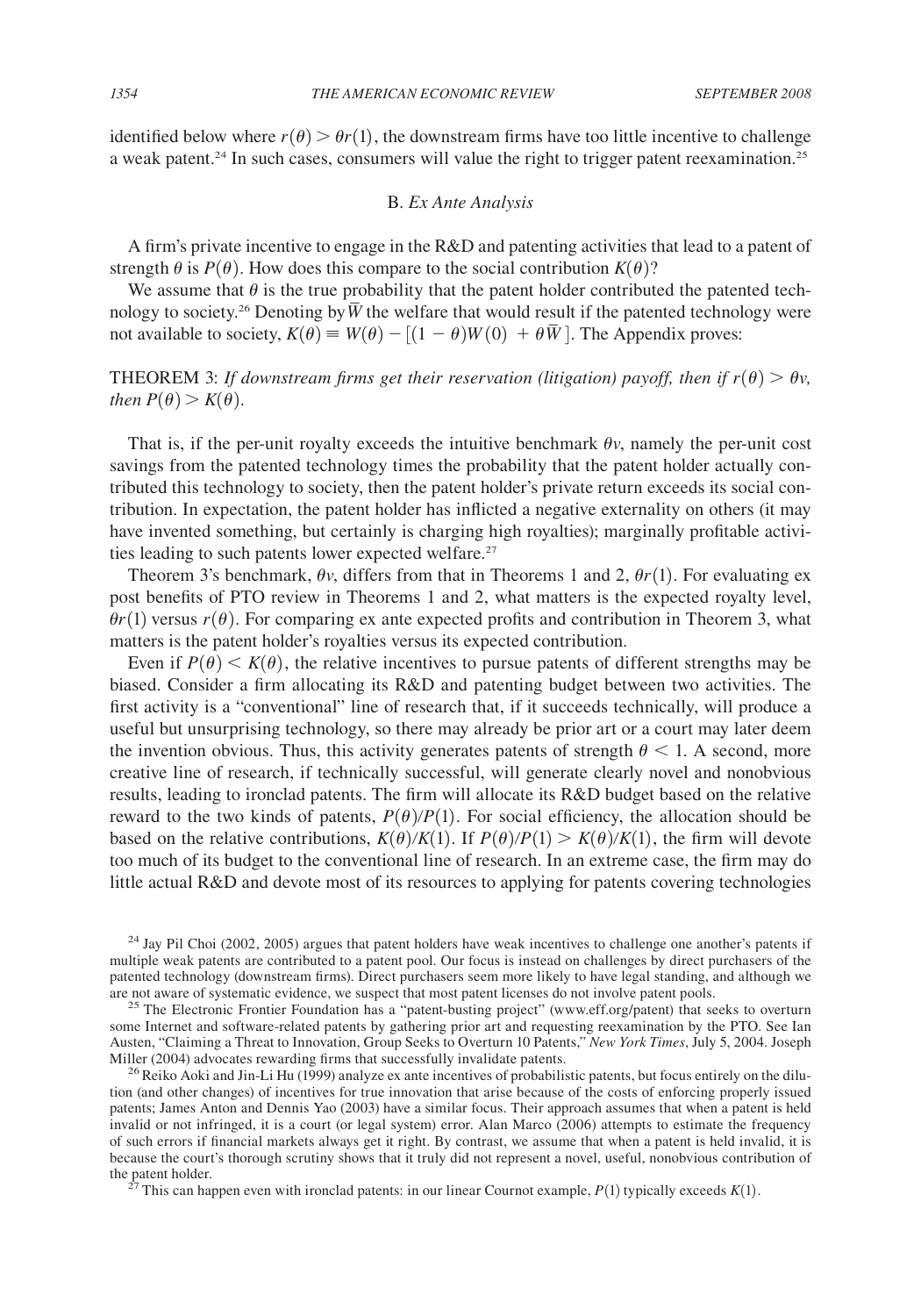that very likely are already known or are obvious, if such weak applications often yield valuable weak patents rather than rejections. Under ideal PTO review, weak applications mostly yield rejections and occasionally yield ironclad patents; the expected contribution and reward to a technical success in the conventional research line thus become  $\theta K(1)$  and  $\theta P(1)$ , respectively, eliminating the bias. The Appendix proves:

THEOREM 4: If 
$$
B(\theta) > 0
$$
, then  $P(\theta)/P(1) > K(\theta)/K(1)$ .

Theorem 4 links ex post and ex ante analysis: if there are ex post benefits of ideal PTO review, then there is also an ex ante bias toward seeking weak patents, which such review eliminates.

Theorems 1–4 do not depend on a specific model of licensing: thus, for instance, they apply if royalties are elevated because of holdup concerns (Shapiro 2008), or are negotiated in the shadow of asymmetric litigation costs. We now turn to our specific model of licensing.

#### **III. Downstream Firms That Do Not Compete**

Suppose the downstream firms operate in separate markets, so each firm's profits do not depend on others' costs:  $\pi_2(a, b) \equiv 0$ . Then, running royalties would reduce profits through double marginalization and  $T(r)$  is maximized at  $r = 0$ . Nor would running royalties help P extract a bigger share of joint profits, since, simplifying notation, a downstream firm's expected payoff from litigation is  $\theta \pi(v) + (1 - \theta) \pi(0)$ , independent of *r*, so  $G(r, \theta) = T(r) - [\theta \pi(v) + (1 - \theta) \pi(0)]$ . Thus,  $r(\theta) = 0$  for all  $\theta$ . It follows that  $B(\theta) = 0$ : further PTO (or judicial) review of validity does not affect total welfare or consumer surplus. Moreover,  $F(\theta) = \theta F(1)$ , for otherwise either D or P would prefer litigation. Hence P's payoff is proportional to  $\theta$ : specifically,  $P(\theta)$  =  $\theta[\pi(0) - \pi(\nu)]$ . Indeed, nobody cares in expectation, ex post, whether the patent is licensed under uncertainty or further reviewed before licensing. Ex ante,  $K(\theta) \equiv \theta[W(0) - \overline{W}] > 0$ , so  $P(\theta)K(\theta) = [\pi(0) - \pi(v)]/[W(0) - \overline{W}]$ , which is between 0 and 1 and is independent of  $\theta$ , so incentives are not biased among R&D and patenting strategies that lead to patents of different strengths. Summarizing, we have a reassuring benchmark:

THEOREM 5: *If*  $r(\theta) = 0$  *for all*  $\theta$ *, additional PTO review of patents generates no ex ante or ex post benefits in our model. If downstream firms are not rivals, then*  $r(\theta) = 0$  *for all*  $\theta$ .

#### **IV. Downstream Firms That Compete**

When downstream firms compete against one another, their prices fall below the joint profit maximizing level. As a result, total profits (including P's) rise when all downstream firms face a small positive running royalty *r*. If the downstream industry is reasonably competitive, the running royalty *m* that supports the downstream monopoly price, maximizing total profits  $T(r)$ , can be large. We assume that  $m \ge v$ , so  $r = v$  maximizes  $T(r)$  in the feasible range  $0 \le r \le v$ .<sup>28</sup>

Since fixed fees allow P to capture joint profits  $T(r)$  minus downstream firms' reservation payoffs, one might thus expect  $r(\theta) = v$ . That is correct for small  $\theta$ , although not in general, because P can lower each downstream firm's reservation payoff  $\theta\pi(\nu,r) + (1 - \theta)\pi(0,0)$  by lowering

 $^{28}$  *m*  $\geq$  *v* if and only if the downstream price charged by an integrated monopolist using the new technology,  $p(m)$ , is no lower than the oligopoly equilibrium price with the old technology,  $p(v)$ . With even moderate downstream competition, this will hold for quite substantial innovations.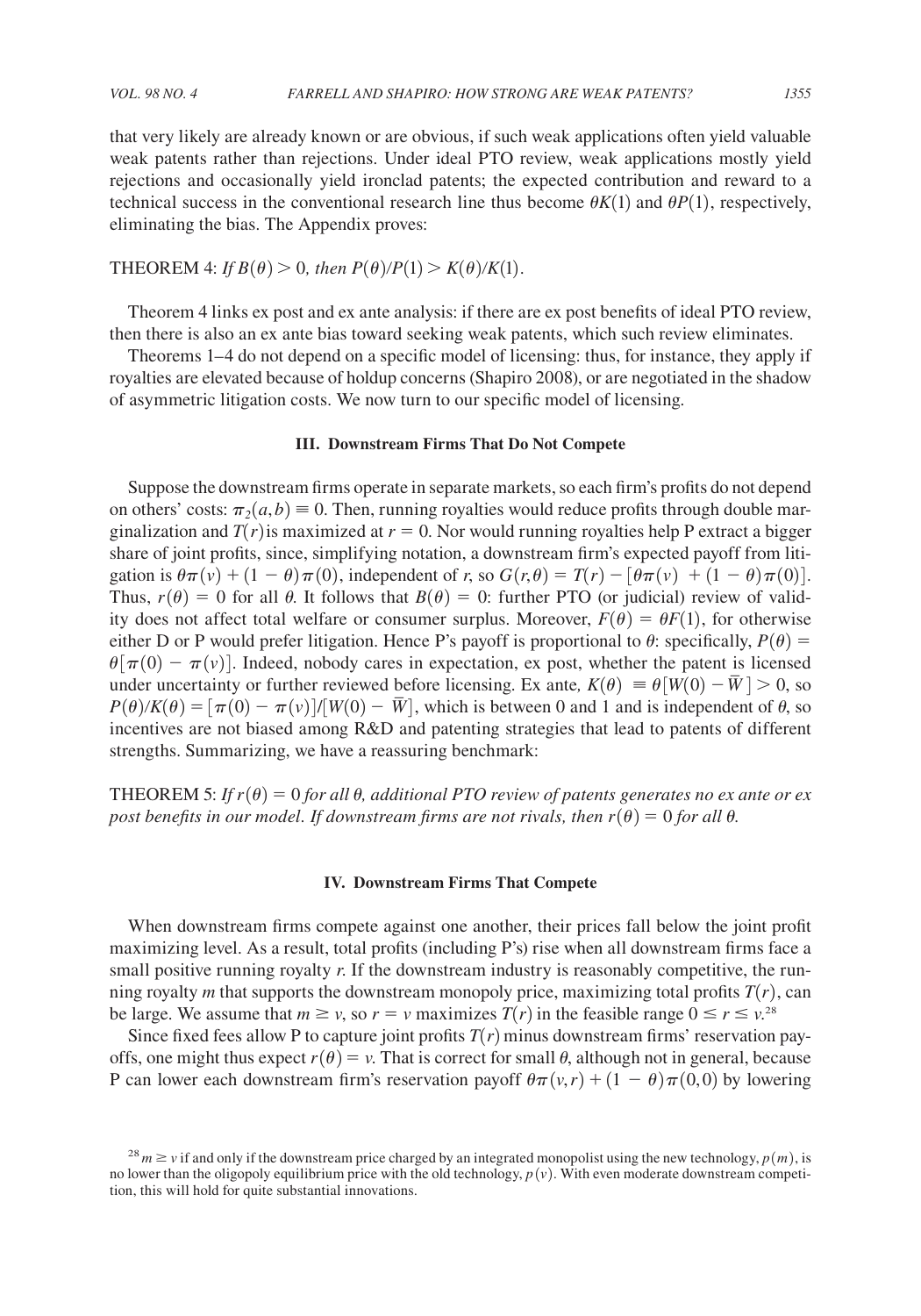

Figure 3. Equilibrium Royalty Rates

the running royalty rate *r* to the firm's rivals.<sup>29</sup> P sets *r* to maximize  $G(r, \theta)$ , not  $T(r)$ , and  $G_r(r, \theta)$  $T(T) - \theta \pi_2(v,r) < T'(r)$ . But this rent-shifting effect is proportional to  $\theta$ , since an infringer faces rivals with marginal cost *r* only if the patent is found valid. For weak patents, rent-shifting does not much modify joint profit maximization and sharing:<sup>30</sup> for  $\theta \le \theta_V \equiv T'(v)/\pi_2(v,v)$ , we have  $G_r(v, \theta) \ge 0$  and  $r(\theta) = v^{31}$  A downstream firm accepts this license because  $F(\theta) = -1$  $- \theta \left[ \pi(0,0) - \pi(\nu,\nu) \right] < 0^{32}$  As the Appendix shows, the patent holder strictly prefers such licensing to litigation. In sharp contrast with Theorem 5, we thus have:

# **THEOREM** 6: *For weak patents*  $(\theta \leq \theta_V)$  licensed to downstream rivals using unrestricted two*part tariffs,*  $r(\theta) = v$  *and*  $F(\theta) = -(1 - \theta) [\pi(0, 0) - \pi(v, v)] < 0$ .

Theorem 6 holds because high per-unit royalty rates maximize joint profits and this dominates royalty setting for weak patents. As a result, consumers gain nothing from the new technology, since each downstream firm's private marginal cost is the same as under the backstop technology. Ideal PTO review unambiguously benefits consumers and efficiency ex post. If the patent is ruled invalid, royalties drop to zero. If it is upheld, royalties become  $r(1) \leq v$  rather than  $r(\theta)$  $= v$ , so consumer and total welfare will either rise or be unchanged. The Appendix shows that if downstream competition involves strategic substitutes (as in Cournot competition), then  $r(1)$  $\lt v$  and welfare strictly improves even if the patent is upheld. Figure 3 displays  $r(\theta)$  in the case where  $r(1) < v$ .

<sup>&</sup>lt;sup>29</sup> This rent-shifting effect is recognized in the literature on the licensing of ironclad patents; see Sen and Tauman (2007). Segal (1999) studies this effect much more generally.<br> $30$  Rent-shifting would be a big impediment to cartelizing an industry without a patent, because each downstream

firm might hope to be (very profitably) the only one outside the cartel. Inadvertently, Blonder-Tongue ensures that if such an outsider successfully challenges a weak patent for its own use, it also disrupts the cartel.

<sup>&</sup>lt;sup>31</sup> Since  $G_{r\theta}(r,\theta) = -\pi_2(v,r) < 0$ , the optimal running royalty  $r(\theta)$  is weakly decreasing in  $\theta$ .

<sup>&</sup>lt;sup>32</sup> There exists  $\theta^* \ge \theta_V$  such that negative fixed fees are optimal for all  $\theta \le \theta^*$ , as shown in Figure 3.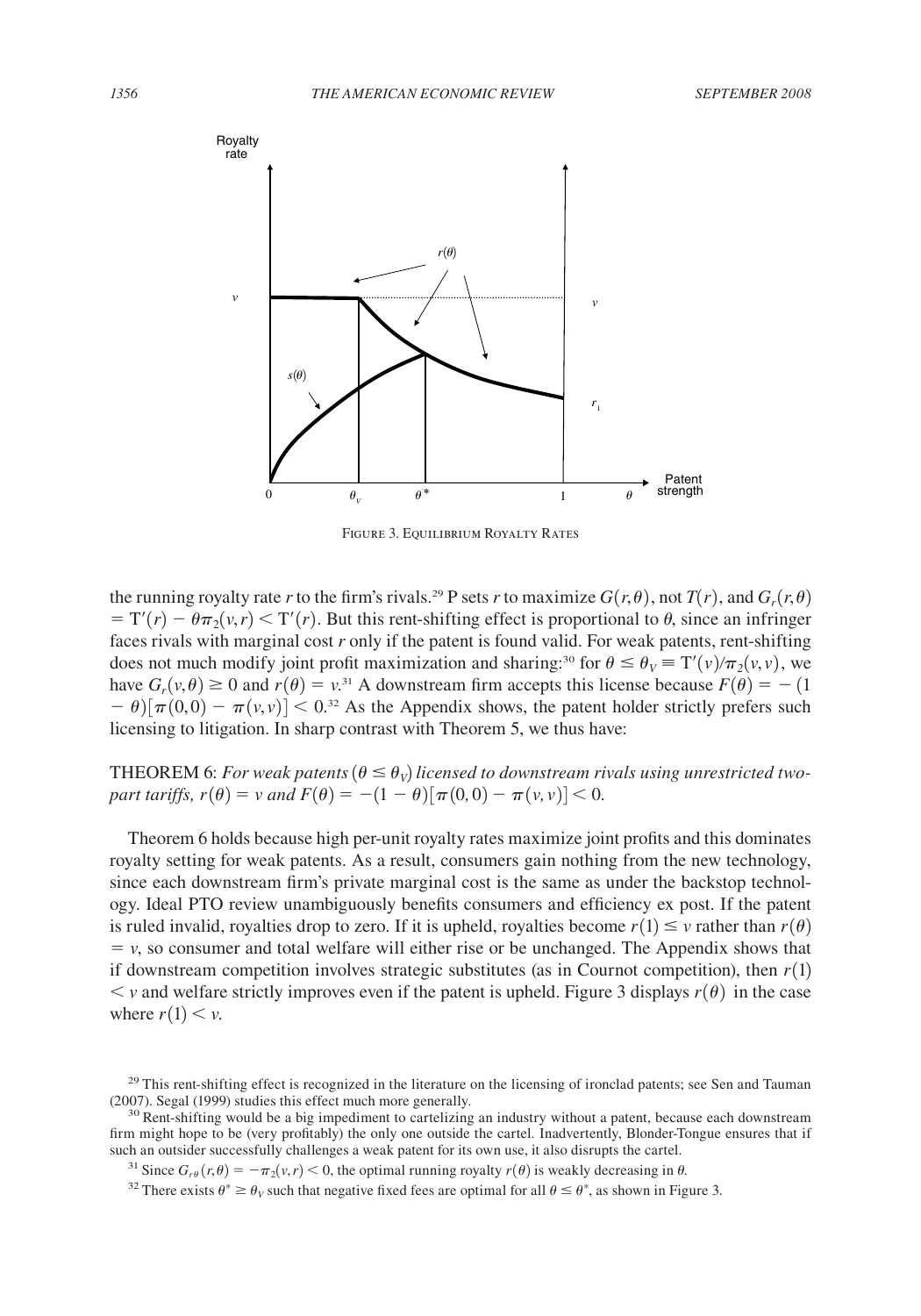Many policies that benefit consumers and raise total welfare ex post also reduce patentees' payoffs, thereby worsening ex ante incentives. Here, however, the prospect of ideal PTO review, while reducing patentees' profits, strictly improves ex ante incentives in several respects, whatever the elasticity of supply of innovation. The Appendix proves:

**THEOREM** 7: *For weak patents*  $(\theta \leq \theta_V)$  licensed to downstream rivals using unrestricted two*part tariffs,*  $r(\theta) = v$ ,  $B(\theta) > 0$ , and  $P(\theta) > K(\theta)$ . If also  $\theta < [w(0) - w(v)]/[w(0) - w(v) +$  $vx(v, v)$ ,  $K(\theta)$  < 0. *In the range where*  $K(\theta)$  > 0,  $P(\theta)/K(\theta)$  *strictly decreases with* 0. *Ideal PTO review ensures that the patent holder's social contribution is positive and that the ratio of profits to social contribution does not vary with patent strength*.

By equating  $P(\theta)/K(\theta)$  across patent strengths, ideal PTO review eliminates profitable opportunities to do harm  $(K(\theta) < 0)$  and eliminates a bias toward seeking weak patents.

For Cournot oligopoly with linear demand and constant marginal costs, one can directly calculate  $r(\theta)$ ,  $F(\theta)$ ,  $P(\theta)$ ,  $B(\theta)$ , and  $K(\theta)$  in terms of *N* and  $v/A$ ,<sup>33</sup> where *A* is the difference between the demand intercept and the production cost using the patented technology.<sup>34</sup> For example, with  $N = 5$  and  $v/A = 0.1$ ,  $r = v$  for  $\theta \le 0.41$ ,  $F(\theta) < 0$  for  $\theta < 0.48$ ,  $K(\theta) < 0$  for  $\theta < 0.18$ , and  $P(\theta)/K(\theta) > 2$  for  $\theta \le 0.48$ .

#### **V. Negative Fixed Fees Not Feasible**

Section IV's results involve negative fixed fees, but we do not know how often such fees are feasible or used in practice.<sup>35</sup> Large negative fixed fees may induce entry, and may carry antitrust risk.<sup>36</sup> If a patent for which  $F(\theta) < 0$ , when feasible, is licensed when negative fixed fees are not feasible, it will be licensed with no fixed fee (since *G* is single-peaked in *r*).

If all downstream firms pay a pure running royalty *s*, P's income per downstream firm is  $R(s)$  $\equiv$   $sx(s,s) = T(s) - \pi(s,s)$ . In the range  $0 \le s \le v$ ,  $T(s)$  increases with *s*, and  $\pi(s,s)$  falls with *s*, so  $R(s)$  increases with *s* and, unless it prefers to litigate, P will license at the highest royalty that downstream firms will accept rather than litigate. That is,  $s = s(\theta)$ , defined by  $\pi(s(\theta), s(\theta))$  $= \theta \pi (v, s) + (1 - \theta) \pi (0, 0)$ .<sup>37</sup> The Appendix gives conditions under which P prefers such linear licensing to litigation in our model.<sup>38</sup>

How does  $s(\theta)$  compare to our benchmarks? If D litigates and loses, it will be at a cost disadvantage  $v - s$  relative to its licensed rivals, so its downside from litigating is proportional to  $v - s$ 

<sup>33</sup> The Supplementary Materials associated with this paper (available at http://www.aeaweb.org/articles.php?doi=10.1257/ aer.98.4.1347) work out all of these functions in this special case, which is often used in the oligopoly and licensing literature (e.g., Kamien 1992; Sen and Tauman 2007).

<sup>34</sup> Alternatively,  $2(v/A)$  approximates the proportionate increase in first-best welfare from the innovation.<br><sup>35</sup> We are unaware of any systematic empirical evidence on how often licenses contain negative fixed fees. Bha

Anand and Tarun Khanna (2000) assemble a sizeable database of licensing contracts but lack sufficient information on the use of running royalties versus fixed fees to reach reliable conclusions. The Federal Trade Commission (2002, 2005) reports on the use of negative fixed fees in certain pharmaceutical patent agreements.

<sup>36</sup> The Federal Trade Commission has brought several antitrust cases challenging negative fixed fees, known as "reverse payments" in antitrust circles, in agreements between vertically integrated patent holders (branded pharmaceutical suppliers) and would-be generic competitors. See Jeremy Bulow (2004), Herbert Hovenkamp, Mark Janis, and Lemley (2003), Shapiro (2003), and Robert Willig and John Bigelow (2004). The patent holder may be able to disguise negative fixed fees (for example, it might transfer know-how to the licensee, or agree to a side deal).

<sup>37</sup> D's payoff if it litigates and loses is  $\pi(v, s)$  if P would then hold D to its backstop payoff. P will indeed do so if it can charge a positive fixed fee or, if licenses are constrained to be linear, if it would optimally charge a running royalty of *v*. The supplementary materials show that this is optimal in the linear Cournot example for small values of *v*, and we assume it below.

<sup>38</sup> In the linear Cournot case with  $N = 5$ ,  $v/A = 0.1$  and  $\theta = 0.2$ , and the patent holder's expected payoff from licensing is about twice as large as from litigating. With  $N = 10$ , the ratio is about three to one.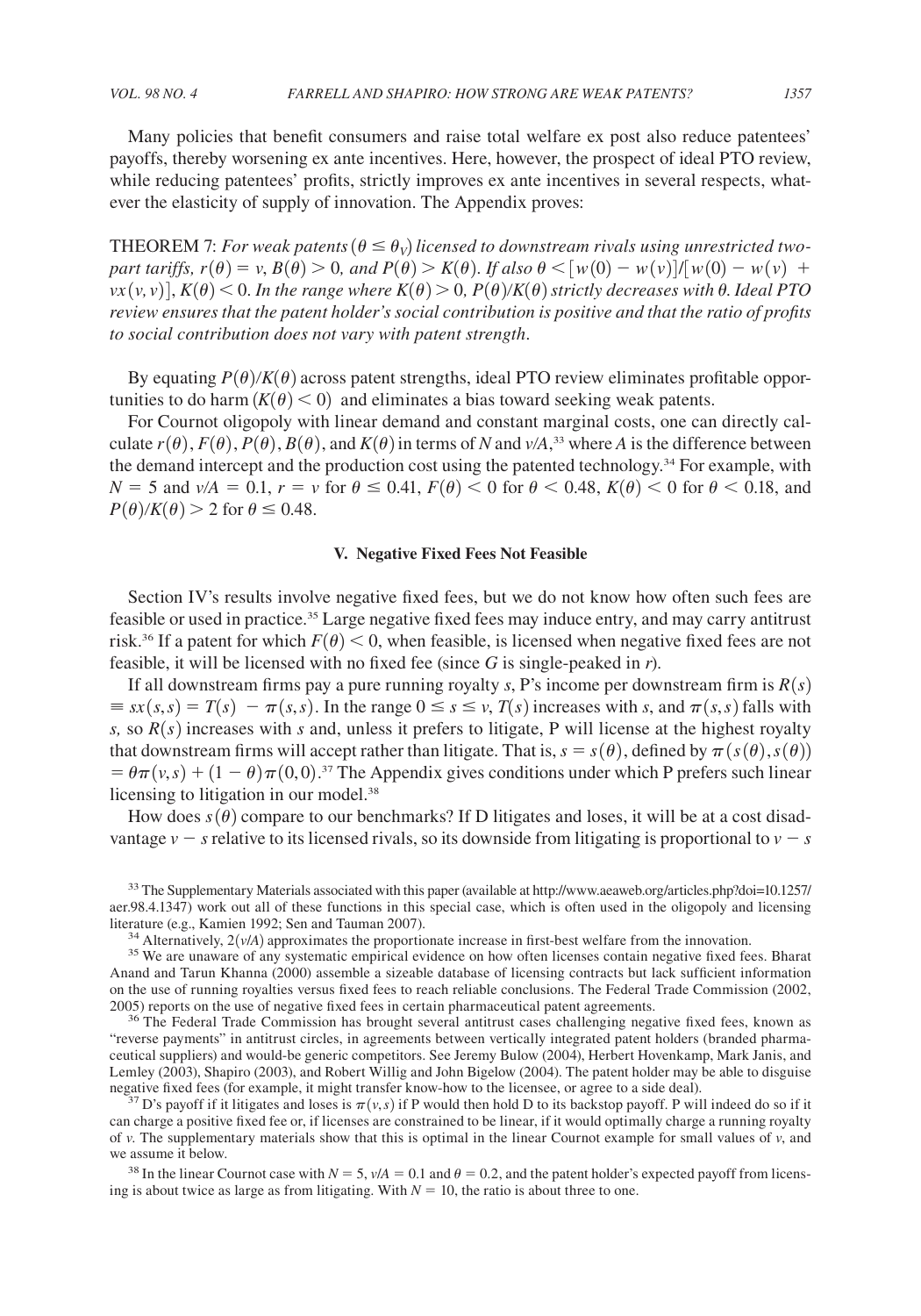and to  $|\pi_1(s,s)|$ . In contrast, if D litigates and *wins* it will not gain any competitive advantage over its rivals. Rather, it will have lowered industry-wide costs from *s* to zero, raising its profits from  $\pi(s,s)$  to  $\pi(0,0)$ . Its upside is thus proportional to *s* and to  $|\pi_1(s,s) + \pi_2(s,s)|$ .

We thus define the oligopoly's *relativity* coefficient  $\rho = {\vert \pi_1(0,0) \vert \} / {\vert \pi_1(0,0) + \pi_2(0,0) \vert}$ as the relative importance to a firm of small changes in its own costs versus small changes in industry-wide costs (evaluated at  $s = 0$ ). The extent to which  $\rho > 1$  measures the strength of downstream competition. For example, if downstream firms are symmetric Cournot oligopolists with constant marginal costs, the Appendix shows that  $\rho \geq N$  for linear or constant-elasticity demand (and gives a more general expression for  $\rho$ ). If the downstream industry is a Bertrand duopoly with differentiated products,  $\rho$  is higher, the closer substitutes are the two downstream products. Using  $\pi(s, s) = \theta \pi(v, s) + (1 - \theta) \pi(0, 0)$ , the Appendix proves:

THEOREM 8: *For small v,*  $s(\theta) \approx \theta v [\rho/(1 + (\rho - 1)\theta)].$ 

If  $\rho > 1$ , Theorem 8's approximation for  $s(\theta)$  exceeds  $\theta v$  for  $\theta \in (0, 1)$  and is in turn approximately  $\rho\theta v$  for small  $\theta$ . As  $\rho \rightarrow 1$ ,  $s(\theta) \rightarrow \theta v$ , confirming that it is now relativity that enables the running royalty to exceed the ex ante benchmark level  $\theta v$  (in Theorem 3). In contrast, in Theorem 6, the mechanism was joint profit maximization (tempered for stronger patents by rent shifting). Figure 3 displays  $s(\theta)$  and  $r(\theta)$  in the case where  $r(1) < v$ .

If a patent is linearly licensed as in Theorem 8, Theorem 1 (recalling  $r(1) \le v$ ) implies  $B(\theta)$  $\ge \theta \nu \{\rho/1 + (\rho - 1)\theta\} - \mu \}\lambda_{\min}$ . For weak patents, the expression in brackets is robustly positive; for instance, with Cournot oligopoly, linear demand, and constant costs,  $\rho = N$  and  $\mu \leq$  $[x(0,0)/x(v,v)][1 + v/(p - c - v)].$  For  $N = 5$  and  $v/A = 0.1$ , linear licenses are used for  $\theta <$ 0.48. In this range,  $s(\theta)/\theta v$  declines from nearly 4 near  $\theta = 0$  to 1.7. While  $K(\theta) > 0$  for all  $\theta >$ 0,  $P(\theta)/K(\theta)$  declines with  $\theta$  from over 7 near  $\theta = 0$  to 2.0 at  $\theta = 0.48$ ; for an ironclad patent,  $P(1)/K(1) = 1.13$ . The ratio  $B(\theta)/[B(\theta) + K(\theta)]$  declines with  $\theta$  but for very weak patents is near 0.5, meaning that ideal PTO review contributes roughly as much to society as (in expectation) did the patent holder without such further PTO review.

#### **VI. Variations and Extensions**

## A. *Vertically Integrated Patent Holder*

Our analysis extends easily to the case in which the patent holder is vertically integrated, competing downstream with *N* other downstream firms. Define  $\pi^l(a, b)$  as the profits of a downstream firm with cost *a,* given that the other downstream firms have cost *b* and the patent holder competes using the patented technology, and write  $\phi(r)$  for P's product market profits if all rivals pay royalty *r*. We assume that  $\pi^I(a, b)$  satisfies the three conditions assumed above for  $\pi(a, b)$ , and that  $\phi'(r) \geq 0$ . The Appendix shows how our analysis and main results carry over. With unrestricted two-part tariffs, for weak patents  $r(\theta) = v$  and  $K(\theta) < 0$ , and for all patents  $B(\theta)$ 0. If the patent holder faces only one downstream rival, then  $r(\theta) = v$  for all  $\theta$  and  $F(\theta) < 0$  for all  $\theta$  < 1. If no downstream firm using the backstop technology could profitably compete against the patent holder, then, again,  $r(\theta) = v$  for all  $\theta$  and  $F(\theta) < 0$  for all  $\theta < 1$ : the patent holder pays each downstream firm to agree not to infringe or challenge the patent, which is tantamount to exit.<sup>39</sup> If negative fixed fees are not feasible, then, as in Theorem 8,  $s(\theta) \approx \rho^I \theta v$  where now

<sup>&</sup>lt;sup>39</sup> If P's downstream division were less efficient than downstream firms, these outcomes would not maximize joint profits. If feasible, P would prefer to commit to shut down its downstream division. Technically, *T* would not be increasing in *r*, as we are assuming.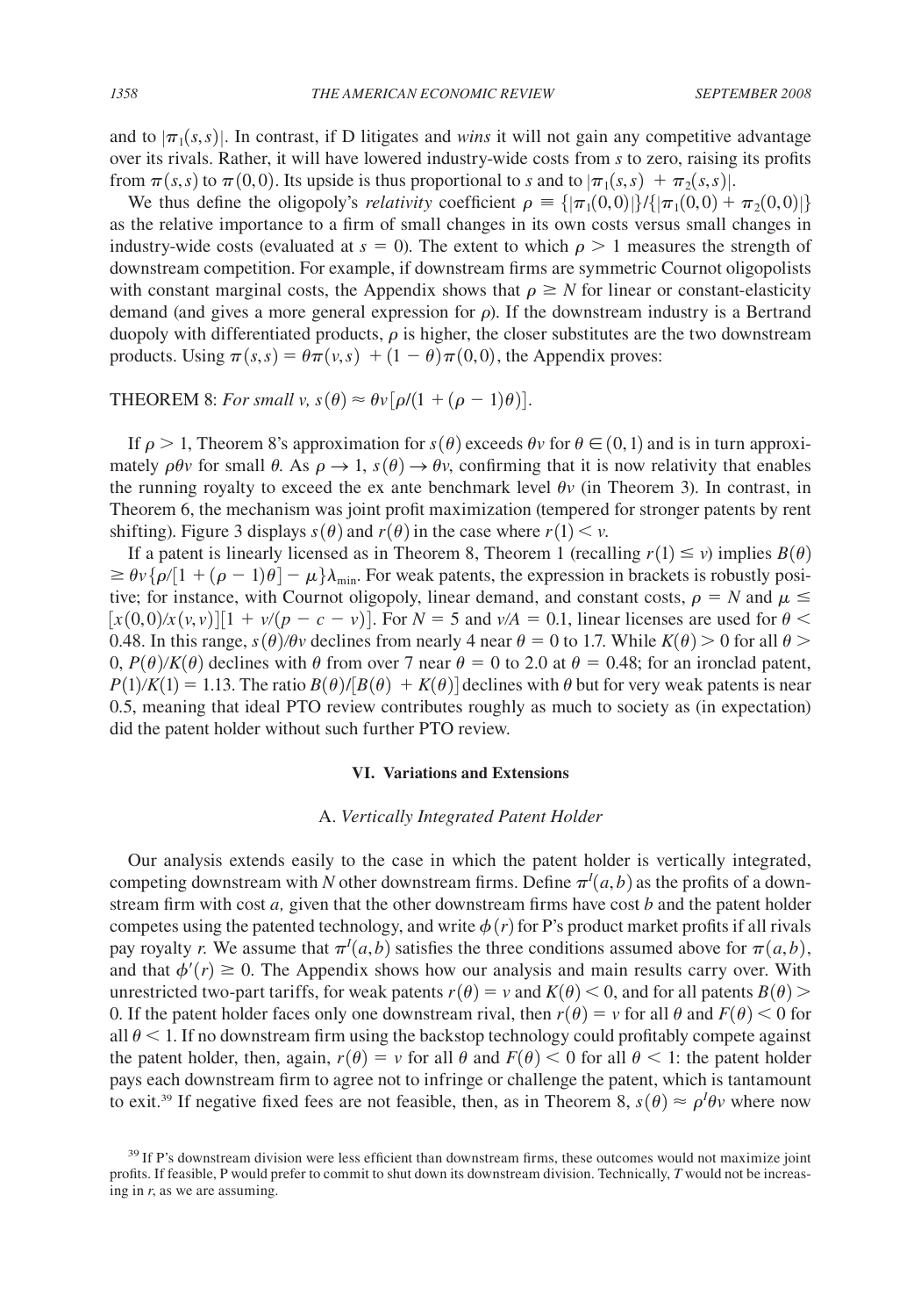$\rho^I = |\pi_1^I(0,0)|/(|\pi^I(1,0,0)| + \pi_2^I(0,0)|)$ . In the linear Cournot example,  $\rho^I = (N+1)/2$ , so again  $B(\theta) > 0$  for all  $\theta$ .

#### B. *Short-Term versus Long-Term Licenses*

We assumed above that a downstream firm's license remains in force if the patent is upheld after P litigates it with another downstream firm. Outside our model, licensees often make specific investments to use the patented technology, which provides an efficiency reason to design licenses that way. The Appendix shows that our results grow stronger if the patent holder can offer "short-term" licenses that do not survive a finding of validity. With unrestricted two-part tariffs,  $r(\theta) = v$  for all  $\theta$ , so the ex post welfare analysis is the same as it was above if  $\theta_V = 1$ . Ex ante, for all  $\theta$  < 1,  $P(\theta)$  is higher than we derived above, and *K*( $\theta$ ) is unchanged or lower, so the bias resulting from  $P(\theta)/K(\theta) > P(1)/K(1)$  is stronger than above.

#### C. *Linear Licenses*

As Kamien (1992) noted, running royalties appear to be common. It is our impression that this is true (contrary to Theorem 5) even if licensees do not compete; the reasons are presumably outside our model, such as risk aversion, asymmetric information, and moral hazard.<sup>40</sup>

When licensees do not compete and pass-through is linear, the Appendix shows that consumers' risk preferences between a certain royalty  $s(\theta)$  and the uncertain result of PTO review are reflected in each downstream firm's similar preferences. Since a downstream firm will infringe if  $s(\theta)$  is too high, replicating through litigation the validity gamble of PTO review, consumers are protected by downstream firms as their agents against royalties that hurt them relative to first determining patent validity. Since consumers are risk-loving in price, this implies that  $s(\theta)$  <  $\theta$ *s*(1) =  $\theta$ *v*; however, to first order, *s*( $\theta$ ) =  $\theta$ *v*.

When licensees compete, the equilibrium running royalty is the much higher  $s(\theta)$  calculated in Theorem 8 for all  $\theta$ , not just for  $\theta \le \theta_V$ . Since  $s(\theta) > \theta_V$ ,  $s(\theta)x(s(\theta), s(\theta)) > \theta vx(v, v)$  so the patent holder prefers licensing to litigation. The Appendix shows that  $B(\theta)/[B(\theta) + K(\theta)] \ge$  $[s(\theta)/\theta v - \mu] p'(s)$ . For small  $\theta$ ,  $s(\theta)/\theta v \approx \rho$  so  $B(\theta)/[B(\theta) + K(\theta)] \geq [\rho - \mu] p'(s)$ . This can easily exceed unity, in which case  $K(\theta) < 0$ .

# D. *Enhanced Review of Patents*

Short of "ideal" review, more realistic "enhanced" patent review prior to licensing uncovers some additional information about patent validity, inducing a mean-preserving spread on patent strength. Enhanced review thus decreases (increases) the expected value of any concave (convex) function of  $\theta$ . Enhanced review reduces the expected royalty rate if  $r(\theta)$  is concave in  $\theta$ . By Theorem 2, this is a sufficient condition for consumers to benefit from enhanced review. By Theorem 1, enhanced review generates ex post benefits if the concavity of  $r(\theta)$  is sufficient relative to  $\mu$ , a mild condition for small values of  $\nu$ . Theorem 5 directly applies to any enhanced review. If  $\theta_V = 1$ , Theorem 6 shows that  $r(\theta)$  is concave (not only weakly, because  $r(0) = 0$ ), so enhanced review is ex post beneficial if and only if it has positive probability of actually invalidating the patent.<sup>41</sup> If  $\theta_V < 1$ ,  $r(\theta)$  is globally concave if it is concave on  $[\theta_V, 1]$ .

<sup>40</sup> For example, Sugato Bhattacharyya and Francine Lafontaine (1995) construct a model in which linear sharing rules are optimal due to two-sided moral hazard. Because our model does not capture these reasons for variable royalties, we do not pursue the observation that a rule of lump-sum royalties might be appealing only in the model.

<sup>&</sup>lt;sup>41</sup> The litigation process induces a series of mean-preserving spreads on patent strength, with  $\theta = 0$  never arising until final judgment. For patents licensed to downstream rivals, private parties may not pursue litigation to final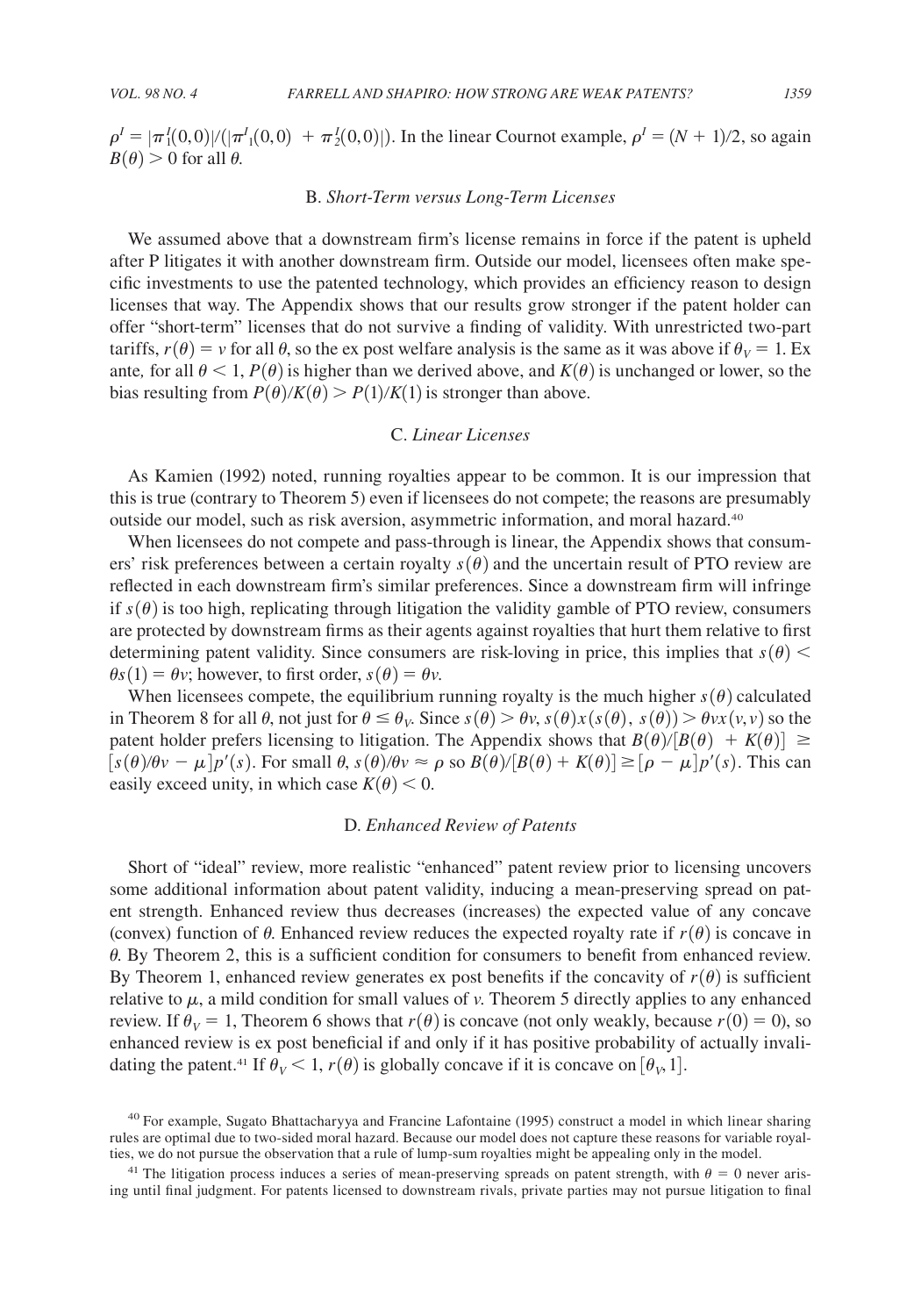If negative fixed fees are not feasible, Theorem 8 implies that  $s(\theta)$  is concave in  $\theta$  for small  $v<sup>42</sup>$  Therefore, enhanced review reduces the expected royalty rate, so long as the approximation in Theorem 8 is good. Theorem 1 then tells us that such review generates ex post social benefits, at least for small *v*, and Theorem 2 implies that it benefits consumers.

We also can evaluate the impact of a marginal enhancement in PTO review that with small probability invalidates the patent and otherwise strengthens it slightly. Such enhancement reduces the expected per-unit royalty if and only if  $r(\theta)/\theta > r'(\theta)$ .<sup>43</sup> Applying Theorem 6, with unrestricted two-part tariffs we know that  $r'(\theta) \leq 0$  for all  $\theta$ , so this condition is satisfied for all  $\theta$ , and a marginal enhancement in PTO review lowers the expected royalty rate, raising ex post welfare and benefiting consumers. Another notion of a marginal enhancement in PTO review is one that leads to a distribution of posteriors, all near the prior  $\theta$ , with mean  $\theta$ . The change in expected welfare resulting from this type of enhancement depends purely on local curvature of the composite function  $w(r(\theta))$ .

## E. *Patent Validity and Patent Scope*

We have cast our analysis so far in terms of uncertainty about the validity of relevant claims in the patent. There is often also (or instead) uncertainty about whether a downstream firm's product actually infringes those claims.44 The two kinds of uncertainty are equivalent if there is just one licensee. Our analysis extends to cases where patent scope or infringement rather than patent validity is the key issue, if a finding of noninfringement against one downstream firm implies that other downstream firms also are not infringing and that these firms can stop paying running royalties.

# F. *Litigation Costs, Bargaining, and Private Information*

Litigation costs make licensing even more attractive relative to litigation than our model suggests. How do they affect the terms on which a probabilistic patent is licensed in the shadow of litigation? If, as above, P makes take-it-or-leave-it offers, of course, it can demand more; if downstream firms had commitment power, they could offer less. Extending the model to include litigation costs would thus seem most natural if we also extended it to more general bargaining, which becomes complex when competing downstream firms bargain with P. If litigation costs are unrelated to  $(\theta, v)$  they may dominate the bargaining for small, weak patents, but if bargaining skill and litigation costs are symmetric, their effect will tend to be neutral, restoring our results.45

judgment. After a verbal ruling dismissing Rambus's patent infringement case against Infineon, but before a written opinion that could have set a precedent for other infringement cases brought by Rambus, Rambus and Infineon settled.

See Don Clark, "Rambus, Infineon Reach Settlement," *Wall Street Journal*, March 22, 2005.<br><sup>42</sup> More precisely, it is approximated by a strictly concave function, so it is effectively concave for mean-preserving spreads th

<sup>&</sup>lt;sup>43</sup> Writing  $\gamma \le 1$  for the probability the patent survives the review, the strength of the surviving patent is  $\theta/\gamma$ . The expected per-unit royalty resulting from the review is thus  $\gamma r(\theta/\gamma)$ . The review reduces the expected per-unit royalty if and only if this expression is increasing in  $\gamma$  near  $\gamma = 1$ . Differentiating with respect to  $\gamma$  and requiring the resulting expression to be positive gives the inequality in the text.

 $44$  Michael Waterson (1990) studies how uncertainty about infringement (patent scope) affects rivals' design decisions; Bessen and Meurer (2008) view this lack of clarity about property rights as the key problem in patent policy.<br><sup>45</sup> Farrell and Robert Merges (2004) explore the role of relativity in determining parties' effort (expe

ent litigation, noting that this makes both litigation costs and the resulting probability  $\theta$  endogenous. Shapiro (2008) provides a model in which royalties for a probabilistic patent are determined by bargaining; his model involves a single licensee and focuses on patent hold-up.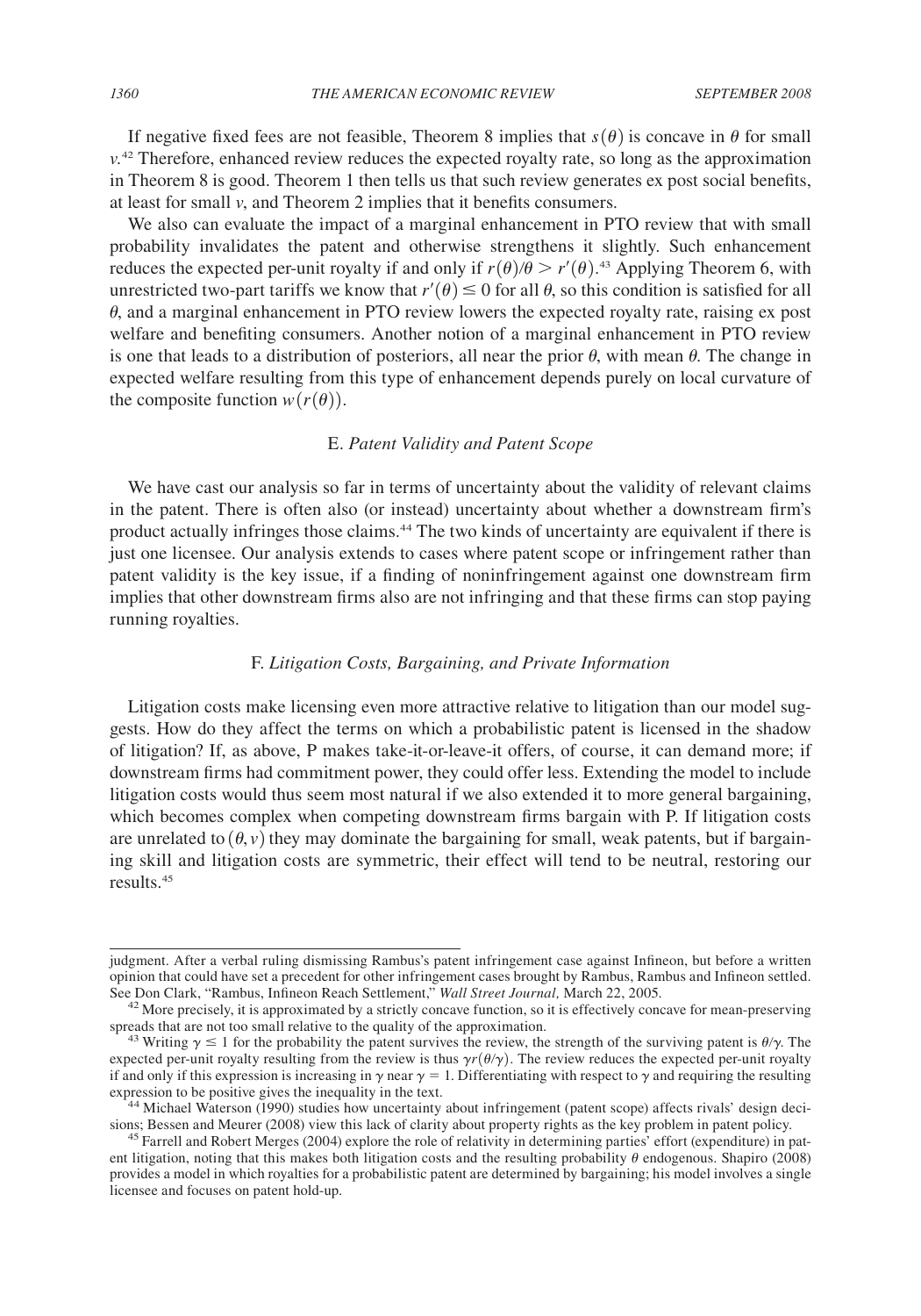In general, both the patent holder and downstream firms may have initially private information concerning the patent's strength;  $\theta$  will be common knowledge, as we assumed, if each side finds it easy enough, perhaps aided by the pre-enhancement PTO review process and the resulting published patent, to acquire all the information initially held by the other, so each will do so before negotiating a license. While this seems a natural first-cut simplifying assumption, it does rule out one concern about weak patents: that a patent holder who knows its patent is weak might be able to fool less well-informed downstream firms into paying substantial royalties.<sup>46</sup>

# G. *Litigation Credibility*

As we noted above, if  $N-1$  firms sign lucrative licenses and one infringes, the patent holder might be reluctant to litigate and put its licensing revenues at risk. Choi (1998) models this question of litigation credibility, but does not analyze licensing terms. In his model, either the vertically integrated patent holder excludes rivals completely, or they enter with no royalties. Yet, clearly, P has a strong incentive to ensure that it has a credible threat to sue an infringer. Several mechanisms may help it. First, if infringers divert substantial sales from licensees, as they might (especially if the downstream industry is highly competitive) due to their cost advantage from not paying royalties, litigation may well be credible. Second, reputation effects can make litigation credible. Third, licenses may contractually commit P to sue, for instance, by allowing licensees to stop paying royalties if P fails to challenge an infringer.

If none of these (or other) mechanisms establishes litigation credibility, P may have to adjust its licensing terms to do so. Generalizing our model in this direction exposes the inherent relationship between litigation credibility and relativity. Litigation becomes more credible if licensees must continue paying royalties even if the patent is overturned. *Blonder-Tongue* limits what a license can do in this respect, but licenses may be able to bundle trade secrets (or other patents) with a weak patent. However, the more effectively the license ensures that running royalties continue even if another downstream firm successfully challenges, the greater is the upside to a challenge, and the less the patent holder can exploit relativity. These issues will be a fertile area for future work.

#### **VII. Conclusion**

Since far more patents are licensed than litigated, the economic impact of questionable patents depends largely on how they are licensed. We modeled how licensing terms vary with patent strength. In our licensing model, weak patents licensed to downstream firms that are not rivals (to each other or to the patent holder) command correspondingly low royalties, so there are no (expected) social benefits of examining these patents more closely. In sharp contrast, weak patents on technology used by downstream firms that are rivals (to each other or to the patent holder) command surprisingly large running royalties, especially if licenses can use unrestricted twopart tariffs. There are large social benefits, ex post and, perhaps more importantly, ex ante, of better examining commercially significant patents that will be licensed to downstream rivals.

Closely scrutinizing the hundreds of thousands of patent applications filed each year, many of which end up having no commercial significance, would be very costly. Our analysis suggests a more targeted approach: reexamination of issued patents covering valuable technology that is useful to multiple downstream firms that compete against each other or against the patent holder.

<sup>46</sup> A patent applicant is required to disclose to the PTO relevant prior art that it knows about, but is not required to search, and it is difficult to enforce this requirement. Meurer (1989) considers signaling issues when a vertically integrated holder of a probabilistic patent can litigate with a single downstream rival.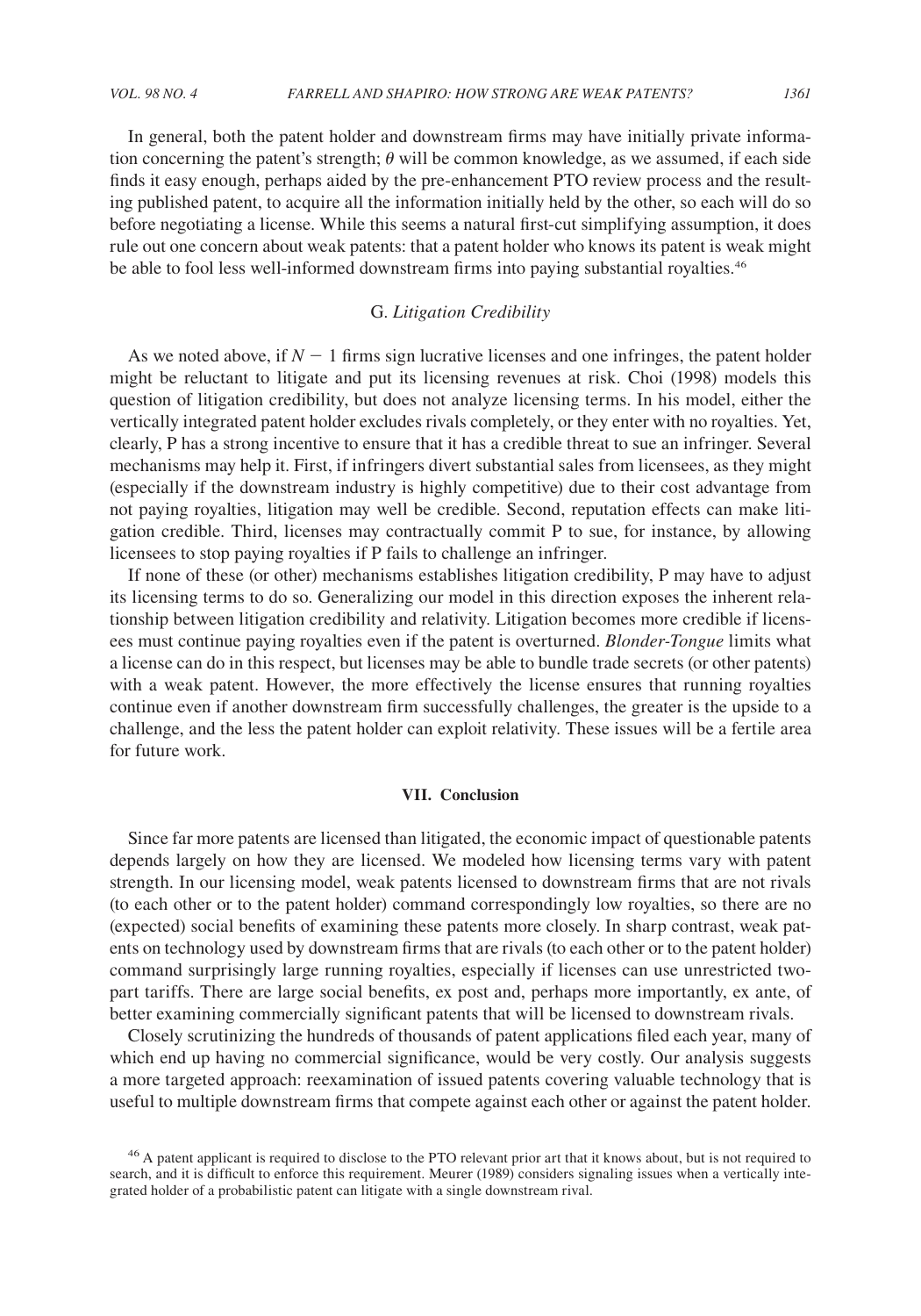Our analysis thus supports current proposals to expand post-grant review of commercially significant patents, but also identifies downstream competitive conditions as a key indicator of the value of further review.

We have analyzed two mechanisms by which weak patents can have strong (and adverse) economic effects. With unrestricted two-part tariffs, weak patents can be used to impose high per-unit royalties (along with negative fixed fees), raising downstream marginal costs and thus moving the downstream price closer to the monopoly price. With linear licenses, weak patents still command surprisingly high per-unit royalties because challenging the patent is a public good for the downstream firms. We stressed that these effects do not merely worsen the ex post deadweight loss from patents. Perhaps worse, they distort the innovation incentives that patents are meant to provide. Further empirical work is needed to determine the importance of each of these mechanisms in practice. Weak patents may be socially costly in other ways as well: they can lead to costly litigation, they can create a danger of patent hold-up (both of users and of subsequent innovators), and they can induce defensive patenting, which can itself lead to yet more weak patents in a vicious cycle. Sound patent policy calls for the targeted application of resources to review patent applications, and issued patents, where these ex post social costs are greatest and where ex ante incentives are most skewed.

#### **APPENDIX**

## PROOF OF THEOREM 1:

 $B(\theta) \geq [r(\theta) - \mu \theta r(1)] \lambda_{\min}$ .

Applying the intermediate value theorem to  $w(r)$ , and using  $0 \le r(\theta)$ ,  $r(1) \le v$ , there exist  $t_1$  $\in [0, v]$  and  $t_2 \in [0, v]$  such that  $w(r(1)) = w(0) + r(1)w'(t_1)$  and  $w(r(\theta)) = w(0) + r(\theta)w'(t_2)$ . Substituting into  $B(\theta) = [\theta w(r(1)) + (1 - \theta) w(0)] - w(r(\theta))$  and simplifying gives  $B(\theta)$  $= \theta r(1)w'(t_1) - r(\theta)w'(t_2)$ . Since  $w'(t_1) < 0$  and  $w'(t_2) < 0$ , we have  $B(\theta) = r(\theta)|w'(t_2)| - r(\theta)|w'(t_2)$  $\theta r(1)|w'(t_1)| \ge r(\theta)\lambda_{\min} - \theta r(1)\lambda_{\max} = [r(\theta) - \mu \theta r(1)]\lambda_{\min}$ .

We next discuss upper bounds on  $\mu$ , precisely in the Cournot case and heuristically more generally. We have  $w'(r) = [p(r) - c] (d/dr) Nx(r, r)$ , where *c* is the marginal social cost of production using the patented technology. Differentiating again, and using  $Nx(r,r) \equiv X(p(r))$ , yields  $w''(r)$  $=[p'(r)]^2 [X'(p) + (p - c)X''(p)] + p''(r)(p - c)X'(p)$ . Assuming  $p''(r) = 0$ , this implies that  $w''(r)$  has the sign of  $X'(p) + (p - c)X''(p)$ , which is negative if demand is linear (or concave) in the range  $p(0) \le p \le p(v)$ , whatever the oligopoly behavior. That implies that  $\lambda_{\min}$  occurs at  $r =$ 0,  $\lambda_{\text{max}}$  occurs at  $r = v$ ,  $\mu = |w'(v)|/|w'(0)|$ , and  $B(\theta) \ge r(\theta)|w'(0)| - \theta r(1)|w'(v)|$ .

For Cournot oligopoly, our formula for  $w'(r)$  yields  $|w'(r)| = [p'(r)][\epsilon N(p(r) - c)/p(r)][x(r, r)]$ where  $\varepsilon$  is the absolute value of the elasticity of demand. Since  $\mu$  is a ratio of  $|w'(t)|$ 's, it is the product of the ratios of the three factors in brackets making up  $|w'(r)|$ . If  $p'(r)$  is a constant, the first ratio will be unity. In Cournot oligopoly,  $(p(r) - r - c)/p(r) = 1/(eN)$ , so  $N \epsilon \{ (p(r) - c) / r \}$  $p(r)$  = { $(p(r) - c)/(p(r) - r - c)$ }, which equals unity at  $r = 0$  and is increasing in *r*. Therefore, the second ratio is bounded above by  $\frac{p(v) - c}{p(v) - v - c} = 1 + \frac{v}{p(v) - v - c}$ . The third ratio is bounded above by  $x(0, 0)/x(v, v)$ , which reflects the proportionate increase in output resulting from the innovation, if it is available royalty-free. Therefore, in Cournot oligopoly  $\mu$  $\leq$   $[x(0,0)/x(v,v)][1 + v/(p(v) - c - v)]$ . Below, we will be comparing  $\mu$  to numbers typically above two.

# PROOF OF THEOREM 2:

If  $r(\theta) \ge \theta r(1)$ , then consumers benefit from ideal PTO review.

We prove this for weakly concave *p*,  $p''(r) \le 0$ , not just for linear  $p(r)$ . With  $p''(r) \le 0$ , for any  $t_1$  and  $t_2$  and  $\lambda \in [0,1], p(\lambda t_1 + (1 - \lambda)t_2) \geq \lambda p(t_1) + (1 - \lambda)p(t_2)$ . Write  $CS(p)$  for consumer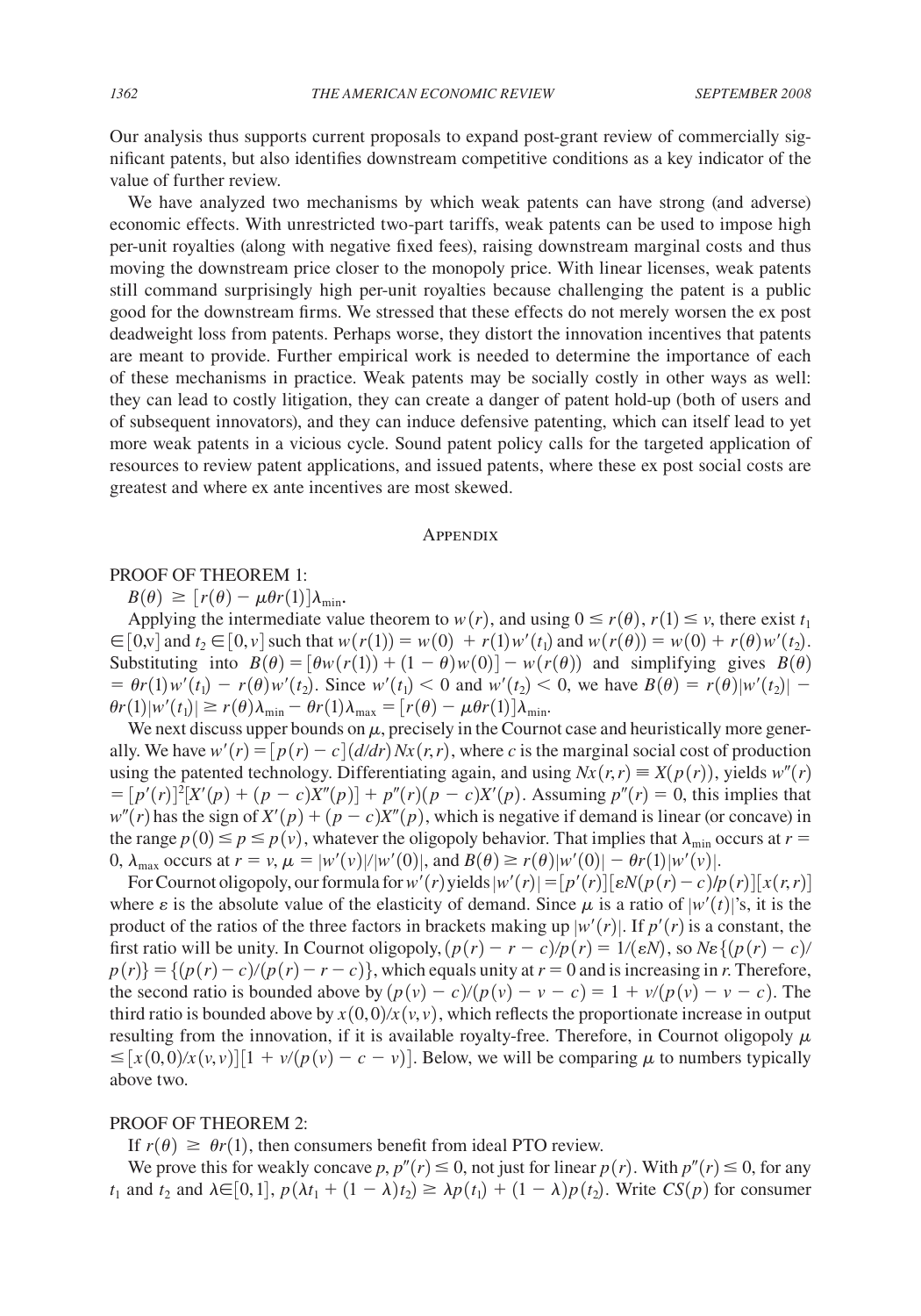surplus as a function of the downstream price. Since  $CS(p)$  is decreasing in price, this in turn implies that  $CS(p(\lambda t_1 + (1 - \lambda)t_2)) \leq CS(\lambda p(t_1) + (1 - \lambda)p(t_2))$ . Since  $CS(p)$  is convex in price,  $CS(\lambda p(t_1) + (1 - \lambda)p(t_2)) \leq \lambda CS(p(t_1)) + (1 - \lambda)CS(p(t_2))$ . Combining these two inequalities gives  $CS(p(\lambda t_1 + (1 - \lambda)t_2)) \leq \lambda CS(p(t_1)) + (1 - \lambda)CS(p(t_2))$ , so the composite function  $S(t)$  $\equiv CS(p(t))$  is convex in *t*. This proves that consumers are risk-loving in the royalty rate (a fact useful beyond this theorem), so they benefit from mean-preserving spreads in *r.* Since they also prefer lower royalty rates, they welcome ideal PTO review, which is a combination of a meanpreserving spread and a possible reduction in the expected royalty rate when  $r(\theta) \geq \theta r(1)$ .

## PROOF OF THEOREM 3:

# If  $r(\theta) > \theta v$ , then  $P(\theta) > K(\theta)$ .

Each downstream firm's reservation (litigation) payoff is  $\theta\pi(\nu,r) + (1-\theta)\pi(0,0)$ . Without the patent holder's activities, there is a probability  $\theta$  that the patented technology would be unavailable, resulting in per-firm profits of  $\pi(v, v)$ ; with probability  $1 - \theta$ , the technology would be available without royalties, resulting in per-firm profits of  $\pi(0, 0)$ . The difference between equilibrium payoff and expected payoff without the patent holder is thus  $\theta[\pi(v,r) - \pi(v,v)]$ , which is (weakly) negative when  $r \le v$  since profits are increasing in rivals' cost levels. When downstream firms actually compete,  $(\pi_2 > 0)$  and  $r < v$ , downstream firms are strictly hurt.

Without the patent holder's activities, with probability  $\theta$  the patented technology would be unavailable, which for consumers is the same as there being a royalty rate of *v*. With probability 1  $-\theta$  the patented technology would be available without royalties. The proof of Theorem 2 showed that consumers are weakly risk-loving in the royalty rate. Since they also prefer lower royalties, if  $r(\theta) \ge \theta v$ , they are harmed by the patent holder's activities, and strictly so if  $r > \theta v$ .

Since the patent holder's activities harm both downstream firms and consumers, the patent holder's profits must exceed its social contribution; the proof shows that if  $\theta$  < 1 and  $\pi$ <sub>2</sub> > 0, at least one group is strictly harmed, so the comparison is strict. Like Theorem 2, Theorem 3 holds for  $p''(r) \leq 0$ , not just for linear  $p(r)$ .

## PROOF OF THEOREM 4:

If  $B(\theta) > 0$ , then  $P(\theta)/P(1) > K(\theta)/K(1)$ .

By definition,  $B(\theta) \equiv [\theta W(1) + (1 - \theta)W(0)] - W(\theta)$  and  $K(\theta) \equiv W(\theta) - [(1 - \theta)W(0) +$  $\theta \overline{W}$ . Adding these together gives  $B(\theta) + K(\theta) = \theta[W(1) - \overline{W}]$ . Since  $K(\theta)$  is the patent holder's contribution if the patent is not examined more carefully, and  $B(\theta)$  is the additional benefit arising from ideal PTO review, their sum is the patent holder's expected contribution under ideal PTO review, which is precisely the contribution from an ironclad patent times the probability that the patent will indeed be found valid under ideal PTO review.

Since  $K(1) = W(1) - \overline{W}$ , this implies that  $B(\theta) + K(\theta) = \theta K(1)$ . Writing this as  $K(\theta) = \theta K(1)$  $B(\theta)$ , when  $B(\theta) > 0$  we must have  $K(\theta) < \theta K(1)$ . Since  $P(\theta) \ge \theta P(1)$ ,  $P(\theta)/K(\theta) \ge \theta P(1)$  $K(\theta)$ . Using  $K(\theta) < \theta K(1)$ , we get  $P(\theta)/K(\theta) \ge \theta P(1)/K(\theta) > \theta P(1)/\theta K(1) = P(1)/K(1)$ .

# PROOF OF THEOREM 6:

The patent holder strictly prefers licensing to litigation.

Since  $H(\theta) = \max_r G(r;\theta)$  is the upper envelope of linear functions of  $\theta$ , it is convex in general and linear where  $r$  does not vary with  $\theta$ .

For  $\theta \le \theta_V$ ,  $r(\theta) = v$  and  $H(\theta) = T(v) - [\theta \pi(v, v) + (1 - \theta) \pi(0, 0)]$ . Since  $\lim_{\theta \to 0} H(\theta) =$  $T(v) - \pi(0,0) = T(v) - T(0) > 0$  (recall that  $T(r)$  increases with *r* for  $0 \le r \le v$ ), for sufficiently weak patents we must have  $H(\theta) > \theta H(1)$ .

If  $r(1) = v$ , then  $r(\theta) = v$  for all  $\theta > 0$ , making *H* linear in  $\theta$ . Therefore, the licensing payoff  $H(\theta)$  is a straight line that starts above 0 and ends up at  $H(1)$ . The litigation payoff is a straight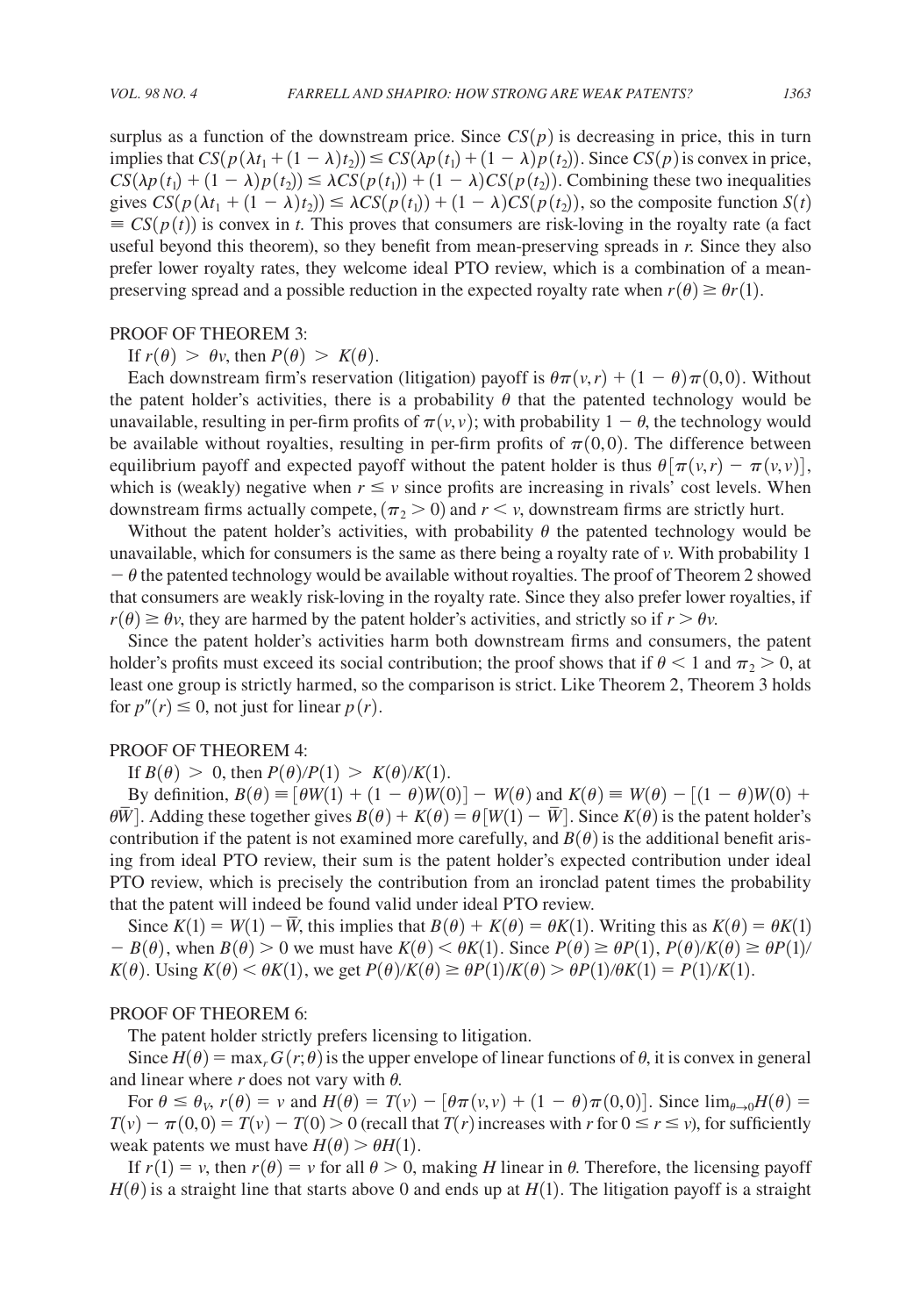line starting at 0 and also ending up at  $H(1)$ . So the payoff from licensing is strictly greater than the payoff from litigation for all  $\theta$  < 1.

Alternatively, if  $r(1) \lt v$  then in the range  $0 \lt \theta \leq \theta_v$ ,  $H(\theta)$  is as just discussed. For  $\theta \geq \theta_v$ , *r* varies, so  $H(\theta)$  is a convex function of  $\theta$  on  $(\theta_V, 1]$ . Therefore, if the  $H(\theta)$  curve lies above the  $\theta H(1)$ line as  $\theta \rightarrow 1$ , where the two meet, then  $H(\theta) > \theta H(1)$  for all  $\theta$ . But, since it is convex and begins above the line, the *H*( $\theta$ ) curve lies above the  $\theta$ *H*(1) line near  $\theta = 1$  if and only if *H*<sup> $\prime$ </sup>(1)  $\leq$  *H*(1). Now  $H'(1) = \pi(0,0) - \pi(\nu,r(1))$  and  $H(1) = T(r(1)) - \pi(\nu,r(1))$ . So  $H'(1) \le H(1)$  if and only if  $\pi(0,0) = T(0) \leq T(r(1))$ , a condition that must be satisfied since  $T(r)$  is increasing in *r* for  $r \leq v$ .

If the downstream oligopoly game involves strategic substitutes, then  $r(1) < v$ .

For  $\theta = 1$ , the patent holder maximizes  $G(r; 1) = rx(r, r) + \pi(r, r) - \pi(v, r)$ . Since  $G(r; 1)$ is single-peaked,  $r(1) < v$  if and only if  $G(r, 1)$  is declining in *r* at  $r = v$ . Differentiating  $G(r, 1)$ with respect to *r* and evaluating at *v* gives:

$$
G_r(v; 1) = x(v, v) + \pi_1(v, v) + v[x_1(v, v) + x_2(v, v)].
$$

Since output declines when costs rise uniformly, the term in square brackets is negative. To sign the sum of the first two terms, note that the second term is the effect on profits of marginally higher own unit costs,  $\pi_1$ . We can decompose  $\pi_1$  into a "direct" effect of higher costs on given output, which is just  $-x$ , canceling the first term, and an "indirect" effect on the firm's profits that arises through rivals' response to learning that the firm has higher costs. The sum of the first two terms is thus just that indirect effect. With strategic substitutes, including Cournot oligopoly, the indirect effect is negative: when rivals learn a firm has higher costs, they expect it to produce less output; as a result, rivals raise their own output, which reduces firm 1's profits. Therefore  $G_r(v; 1)$  $< 0$  and  $r(1) < v$ .

#### PROOF OF THEOREM 7:

For  $\theta \le \theta_V$  and  $\theta < [w(0) - w(v)]/[w(0) - w(v) + vx(v, v)]$ ,  $K(\theta) < 0$ . For  $\theta \le \theta_V$ , if  $K(\theta)$  $> 0$ , then  $P(\theta)/K(\theta)$  strictly decreases with  $\theta$ .

When  $r = v$ ,  $P(\theta) = vx(v, v) - (1 - \theta) [\pi(0, 0) - \pi(v, v)]$  and  $K(\theta) = \theta vx(v, v) - (1 - \theta) [w(0)$  $-\frac{w(v)}{w(0)}$ . Rearranging this last equation shows that  $K(\theta) < 0$  for  $\theta < \frac{w(0) - w(v)}{w(0)} - \frac{w(v)}{w(0)}$  $w(v) + vx(v, v)$ .

Both  $P(\theta)$  and  $K(\theta)$  are increasing and linear in  $\theta$ . Their difference is  $P(\theta) - K(\theta) = (1$  $(u-v)(\nu(x, \nu) + (\nu(0) - \nu(\nu)) - (\pi(0,0) - \pi(\nu, \nu))$ , which is zero at  $\theta = 1$ . (These linear functions do not apply for  $\theta > \theta_V$ ; we are using this fact only to demonstrate the properties of  $P(\theta)/K(\theta)$  in the range  $\theta \leq \theta_V$ .) Therefore, showing that  $P(0) > K(0)$  is sufficient to conclude that  $P(\theta)/K(\theta)$  strictly decreases with  $\theta$ .  $P(0) > K(0)$  if  $vx(v, v) + (w(0) - w(v)) - (\pi(0, 0) - w(v))$  $\pi(v, v) > 0$ . Writing  $w(r) = T(r) + S(r)$ , where  $S(r)$  is the consumer surplus when royalties are *r*, this expression is equivalent to  $vx(v, v) + T(0) + S(0) - T(v) - S(v) - \pi(0, 0) + \pi(v, v) > 0$ . Simplifying, this becomes  $S(0) > S(v)$ , which holds.

#### **Licensing versus Litigation without Negative Fixed Fees**

The patent holder strictly prefers licensing to litigation if  $s(\theta)x(s(\theta), s(\theta)) > \theta P(1)$ . If  $s(\theta)$  $= k\theta v$ , this becomes  $kvx(s, s) > rx(r, r) + [\pi(r, r) - \pi(v, r)]$ , where  $r = r(1)$ . Since  $vx(s, s) \ge$  $vx(v, v) \geq rx(r, r)$ , this condition is satisfied if  $(k - 1)vx(s, s) > \pi(r, r) - \pi(v, r)$ . If  $r(1) = v$  then this becomes  $(k - 1)vx(s, s) > 0$ , which is satisfied for all  $k > 1$ .

If  $r(1) \leq v$ , we can use the intermediate value theorem to write  $\pi(r,r) - \pi(v,r) = (r - \pi)(v, r)$  $\nu$  $\pi_1(t, r) = (\nu - r) | \pi_1(t, r) |$  for some  $t \in [r(1), \nu]$ . Substituting, the sufficient condition becomes  $(k-1) \nu x(s,s)$   $>$   $(\nu - r) |\pi_1(t,r)|$ .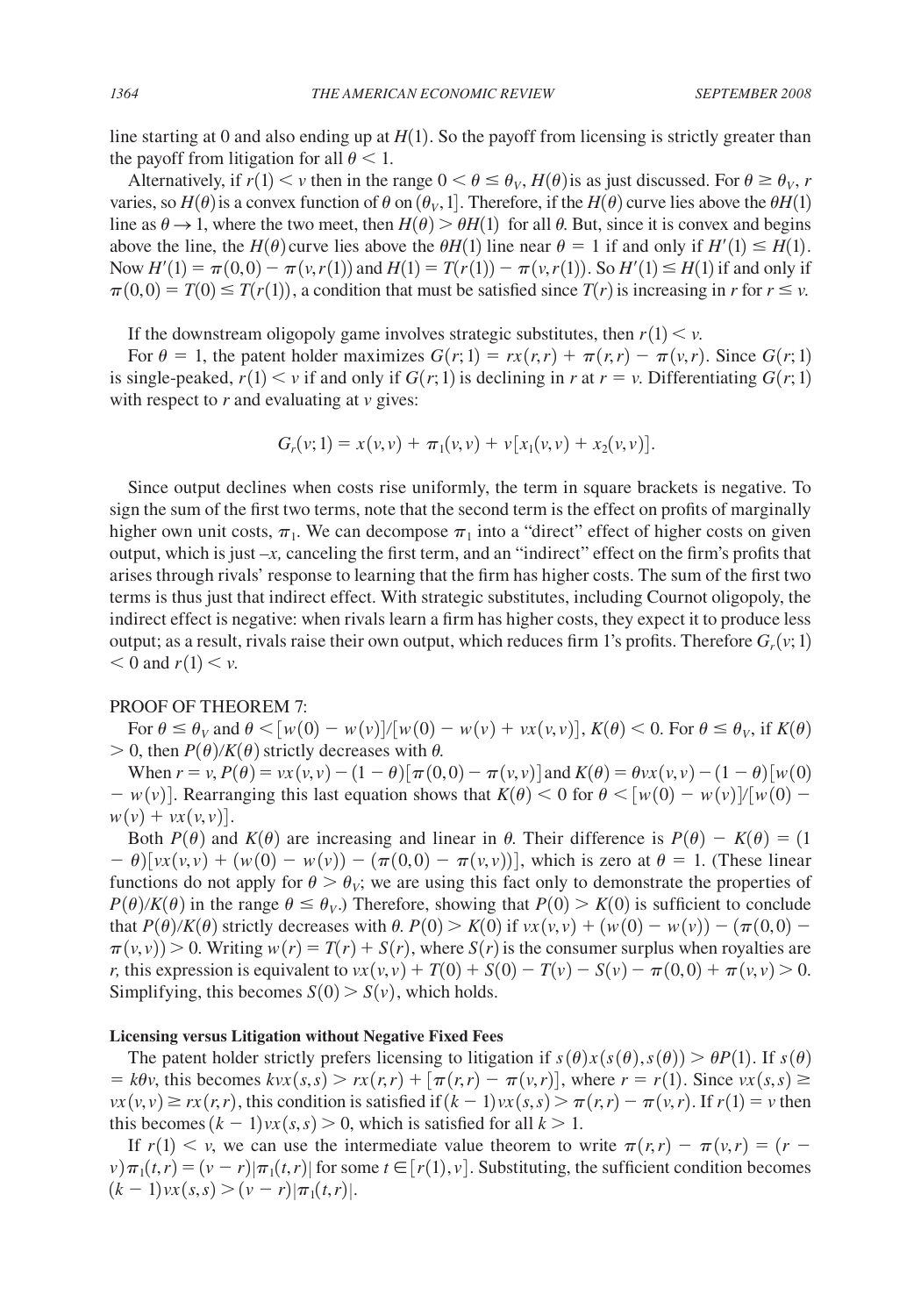Now  $\pi_1(t,r) = -x(t,r) + IE$ , where *IE* is the indirect effect of the higher costs on the firm's profits that arises because the firm's rivals adjust their behavior. With strategic complements, including Bertrand oligopoly, the indirect effect is positive, so  $|\pi_1(t,r)| \leq x(t,r)$ . In this case, the sufficient condition for the patent holder to prefer licensing is satisfied if  $(k - 1)vx(s, s) > (v - 1)vx(s, s)$  $r-r$ )*x*(*t,r*). If  $s \le r(1)$ , then  $x(s,s) > x(r,r) \ge x(t,r)$ , so the patent holder prefers licensing to litigation for  $k \geq 2$ . This condition is sufficient but far from necessary.

With strategic substitutes, including Cournot oligopoly, the indirect effect is negative. With linear demand and constant marginal costs,  $|\pi_1(t,r)| = x(t,r)[2N/(N+1)] < 2x(t,r)$ , so we get the sufficient condition  $(k - 1)vx(s, s) > 2(v - r)x(t, r)$ . If  $s \le r(1)$ , this condition is satisfied for  $k \geq 3$ . Again, this condition is sufficient but far from necessary.

#### PROOF OF THEOREM 8:

For small  $v, s(\theta) \approx \theta v [\rho/(1 + (\rho - 1)\theta)].$ 

Recall that  $s(\theta)$  satisfies  $\pi(s,s) = \theta \pi(v,s) + (1 - \theta) \pi(0,0)$ . By the intermediate value theorem, there exist  $a, b \in (0,1)$  such that the left-hand side is equal to  $\pi(0, 0) + s[\pi_1(as, as)]$  $+ \pi_2(as, as)$ ] and the right-hand side is equal to  $\pi(0, 0) + v\pi_1(bv, bs) + s\pi_2(bv, bs)$ , where the subscripts denote partial derivatives. Therefore,  $s[\pi_1(as, as) + \pi_2(as, as) - \theta \pi_2(bv, bs)] =$  $\theta v \pi_1(bv, bs)$ , or

$$
\frac{s}{\theta v} = \frac{\pi_1(bv,bs)}{\pi_1(as,as) + \pi_2(as,as) - \theta \pi_2(bv,bs)}.
$$

Since  $0 \le s \le v$ , for small *v*, one can approximate *s* by  $s/\theta v \approx \pi_1(0,0)/[\pi_1(0,0) + (1-\theta)\pi_2(0,0)]$ . Using the definition of  $\rho$ , this is equivalent to  $s(\theta) \approx \theta v [\rho/(1 + (\rho - 1)\theta)].$ 

The result is approximate because we substituted  $(0, 0)$  for the varying arguments in the partial derivatives of  $\pi$ . Because we are concerned with a ratio, we need to bound the *proportional* error introduced by that substitution. Technically this requires that  $\pi_1(0, 0)$  and  $\pi_1(0, 0)$  +  $\pi_2 (0, 0)$  are nonzero (otherwise, continuity would bound only the *absolute* error in numerator or denominator, leaving open the possibility of large proportional errors). Since we have assumed that (see Section IB), the theorem indeed holds as a limiting statement for small enough *v*. But how is it likely to fare for moderate but not infinitesimal  $v$ ? In the course of calculating  $\rho$  in Cournot oligopoly next, we show that the partial derivatives of  $\pi$  vary with output. At least in simple cases, this implies that the proportional error introduced by substituting for the varying arguments is bounded by the proportional difference in output as  $(a,b)$  varies over  $[0, v] \times [0, v]$ . In those cases, and (we suggest) plausibly in general in moderately competitive markets with moderate *v*, that error factor will not be large compared to the ratio by which the approximation exceeds the benchmark  $\theta v$ .

#### **Relativity** Ratio in Cournot Oligopoly: Comparison of  $\rho$  and N

With constant marginal costs and Cournot oligopoly, the first-order condition for firm *i* output choice is  $p(X) + x_i p'(X) - c_i = 0$ . Totally differentiating this, we get  $[p'(X) + x_i p''(X)]dX$  $+ p'(X)dx_i - dc_i = 0$ . Following the notation from Farrell and Shapiro (1990), we define  $\lambda_i =$  $[-p'(X) - x_i p''(X)]/(-p'(X))$ , so with  $dc_i = dr_i$  we have  $dx_i = -\lambda_i dX + dr_i/p'(X)$ . Writing  $\Lambda \equiv$  $\sum_i \lambda_i$  and adding up across all firms gives  $dX/dr_1 = 1/[1 + \Lambda]p'(X)$ . Substituting for  $dX$  using this expression, we get  $dx_1/dr_1 = (1 + \Lambda - \lambda_1)/[1 + \Lambda]p'(X)$  and  $dx_1/dr_1 = -\lambda_1/[1 + \Lambda]p'(X)$ ,  $j \neq 1$ .

For each firm  $j \neq 1$ , by the envelope theorem, the profit impact of a small increase in firm 1's running royalty is given by firm *j*'s equilibrium output  $x_j$  times the change in price resulting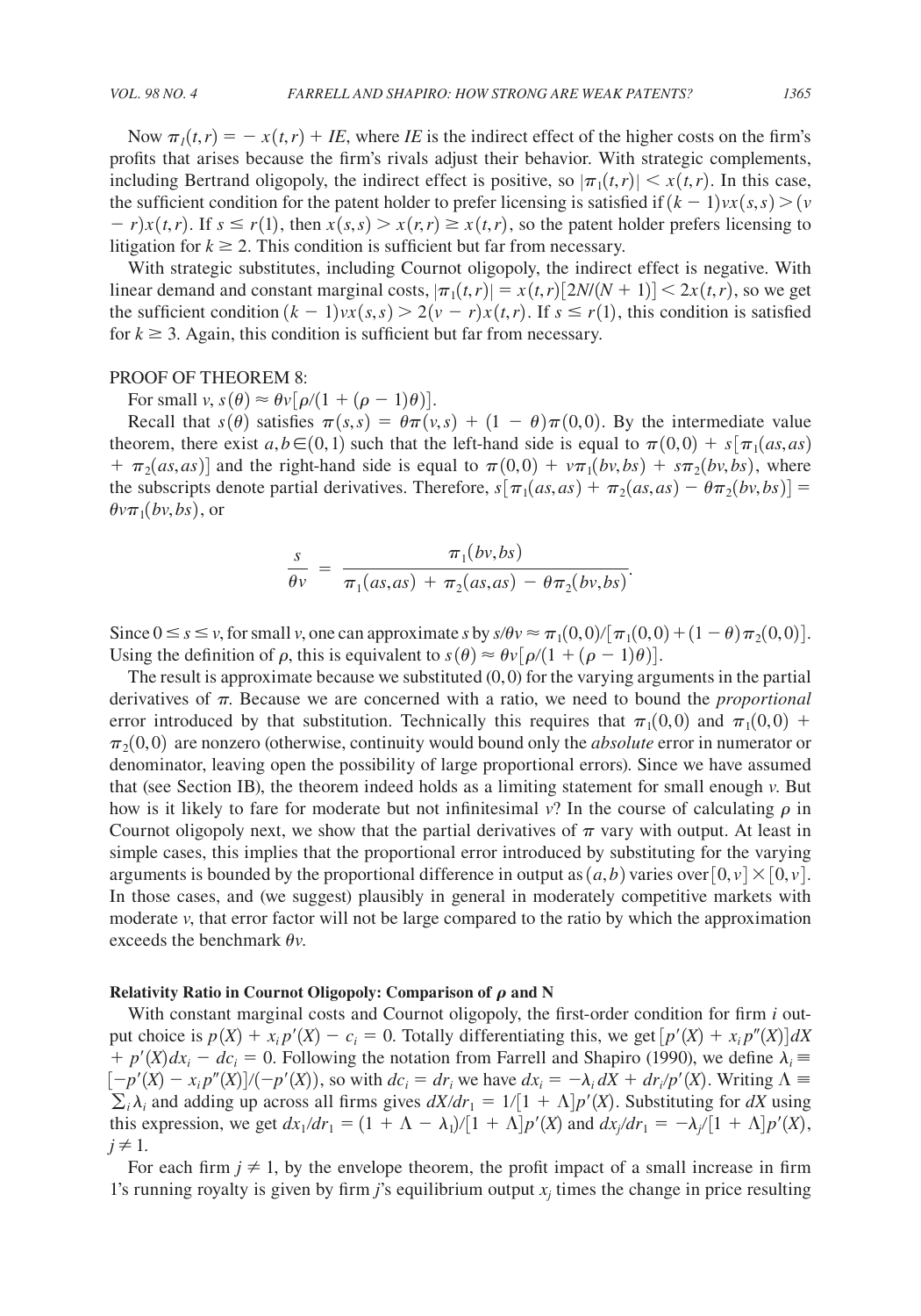from the equilibrium change in output by all *other* firms,  $dX - dx_j$ . This price change is given by  $p'(X)[dX - dx_i]$ , which equals  $[(1 + \lambda_i)/(1 + \Lambda)] dr_1$ . Since this expression does not contain any parameters specific to firm 1, the effect on firm *j*'s profits of a small increase *dr* in *all other firms'* running royalties is given by  $(N-1)x_i[(1+\lambda_i)/(1+\Lambda)]$  dr. Returning to our main notation, we therefore have  $\pi_2 = (N-1)x_i[(1+\lambda_i)/(1+\Lambda)].$ 

Similarly, the effect on firm 1's profits of a small increase  $dr_1$  in its own running royalty is equal to the direct cost effect,  $-x_1dr_1$ , plus the effect of the price change caused by other firms' output changes,  $x_1 p'(X)[dX - dx_1] = -(\Lambda - \lambda_1)/(1 + \Lambda)dr_1$ . Therefore  $|\pi_1|$  $x_1(1 + 2\Lambda - \lambda_1)/(1 + \Lambda)$ .

Putting these together, starting at a symmetric equilibrium where each  $\lambda_i = \lambda$  and  $x_i = x_j$ , and simplifying, we get

$$
\frac{|\pi_1|}{|\pi_1 + \pi_2|} = \frac{1 + (2N - 1)\lambda}{2 + N\lambda - N} = N \left[ 1 + \frac{N(1 - \lambda)}{2 - N(1 - \lambda)} \right].
$$

In a symmetric equilibrium, we also have  $\lambda_i \equiv [-p'(X) - Xp''(X)/N]/(-p'(X)) = 1 + Xp''(X)$  $Np'(X)$ . Writing  $E = -Xp''(X)/p'(X)$  for the elasticity of the slope of the inverse demand curve, we have  $\lambda = 1 - E/N$  or  $E = N(1 - \lambda)$ . Hence, we obtain  $|\pi_1|/|\pi_1 + \pi_2| = N(2/(2 - E))$ , or, equivalently,

$$
\frac{|\pi_1|}{|\pi_1 + \pi_2|} = N \left[ 1 + \frac{2}{2 + Xp''(X)/p'(X)} \right].
$$

Note that if demand is linear or convex,  $p''(X) \ge 0$ , then  $E \ge 0$  and  $|\pi_1|/|\pi_1 + \pi_2| \ge N$ . For linear demand,  $E = 0$ , so  $|\pi_1|/|\pi_1 + \pi_2| = N$ . When demand has constant elasticity  $\varepsilon > 1$  ( $\varepsilon > 1$ is the regularity condition for  $\pi_1 + \pi_2 < 0$ , we have  $E = 1 + 1/\varepsilon$ , so  $|\pi_1|/|\pi_1 + \pi_2| > N$ .

#### **Vertically Integrated Patent Holder**

Define  $\pi^{I}(a,b)$  as the profits of a downstream firm with cost *a*, given that the other downstream firms have cost *b* and the patent holder competes using the patented technology. This downstream firm's output is  $x<sup>I</sup>(a, b)$ . We assume that  $\pi<sup>I</sup>(a, b)$  satisfies the three assumptions that Section IB assumed for  $\pi(a, b)$ .

Write  $\phi(r)$  for P's product market profits if the rivals all pay royalty r. We make the very mild assumption that  $\phi'(r) \geq 0$ ; P earns no less profits from its downstream operations, the higher are the royalties paid by other downstream firms.

Define  $T_I(r) = \phi(r) + Nrx^I(r,r) + N\pi^I(r,r)$  as the joint profits of P and the downstream firms if all downstream firms pay royalties *r*. We assume that  $T<sub>1</sub>(r)$  is increasing with *r* in the range  $0 \le r \le v$ , now even if  $N = 1$ . With these definitions, the analysis proceeds just as in the nonintegrated case, using  $T_I(r)$  rather than  $T(r)$  and  $\pi^I(r,r)$  rather than  $\pi(r,r)$ . So  $r_I(\theta)$  maximizes  $G^{I}(r, \theta) = T_{I}(r) - \theta N \pi^{I}(v, r) - (1 - \theta) N \pi^{I}(0, 0)$  subject to  $r \le v$ .

If  $N = 1$ , then  $G^I(r, \theta) = T_I(r) - \theta \pi^I(v) - (1 - \theta) \pi^I(0)$ , which increases with *r* in  $r \le v$ , so  $r_I(\theta) = v$  for all  $\theta$ . A similar logic applies if downstream firms using the backstop technology cannot profitably compete against the patent holder:  $\pi^I(v, v) = 0$ . This condition implies that  $\pi^{I}(v,r) = 0$  for all  $r \le v$ , so  $G^{I}(r,\theta) = T_{I}(r) - (1-\theta)N\pi^{I}(0,0)$ , and thus  $r_{I}(\theta) = v$  for all  $\theta$ . More generally, we have  $r(\theta) = v$  for all  $\theta \leq \theta_{VI}$ , where  $\theta_{VI} \equiv T_I'(v)/(N\pi_2^I(v, v))$ . As in the nonintegrated case,  $B(\theta) > 0$  for all  $\theta$ , and  $K(\theta) < 0$  for weak patents.

The analysis without negative fixed fees also closely parallels the case of the nonintegrated patent holder. P still sets the highest acceptable royalty rate, all the more so if  $\phi'(r) > 0$ . The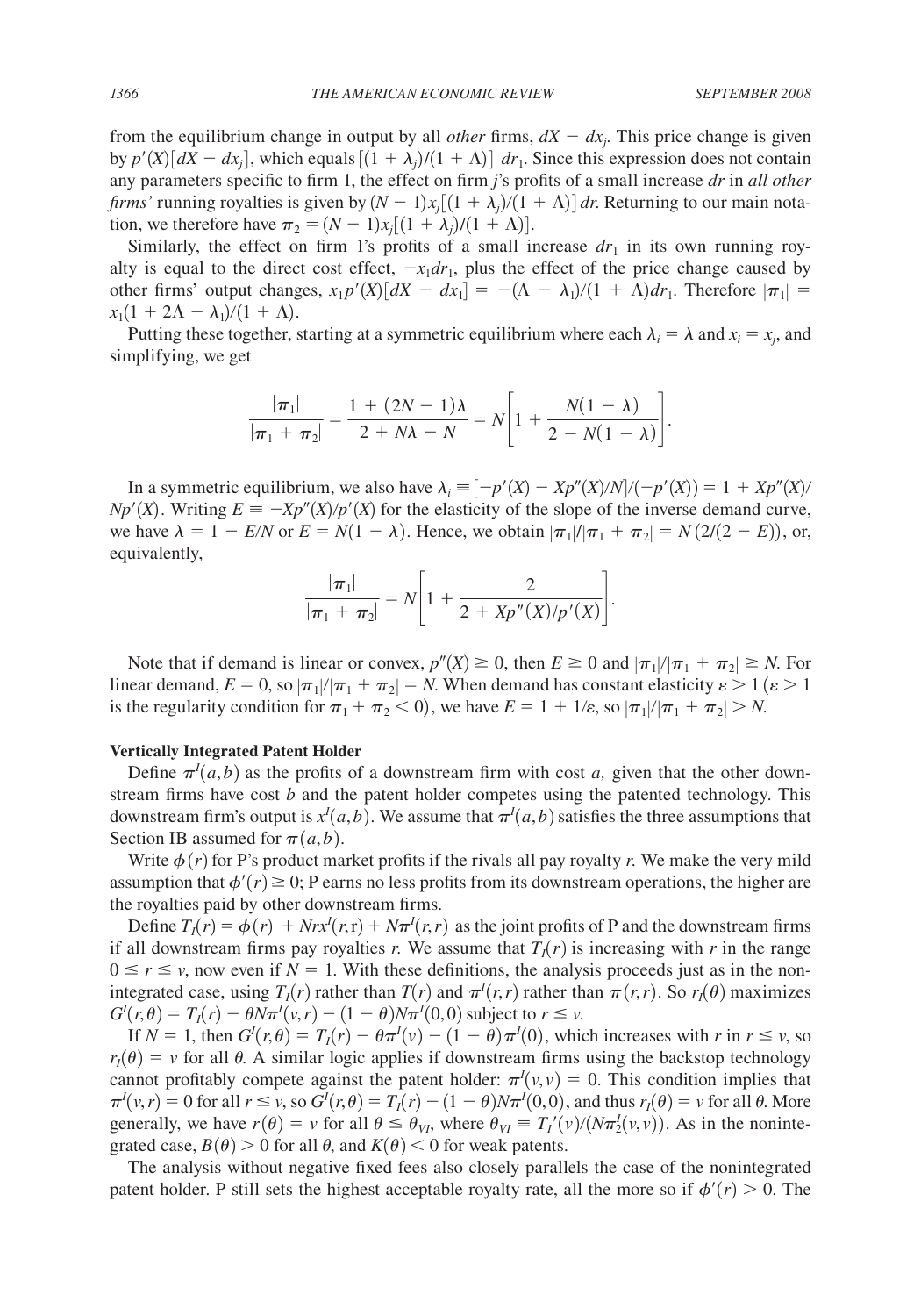same acceptance condition applies, using  $\pi^l(a, b)$  instead of  $\pi(a, b)$ . Therefore, for small values of  $\theta$ , we get  $s(\theta) \approx \rho^I \theta v$ , where  $\rho^I = |\pi_1^I(0,0)|/|\pi_1^I(0,0)| + \pi_2^I(0,0)|$ . With a symmetric Cournot oligopoly and linear demand, the Supplemental Materials show that  $\rho^I = (N + 1)/2$ . For small *v* we again have  $B(\theta) > 0$  for all  $\theta$ .

#### **Short-Term versus Long-Term Licenses**

In equilibrium, there is no litigation, so the only impact of using short-term rather than longterm licenses is on the payoff to a downstream firm that infringes rather than accepts a license. In the analysis above with unrestricted two-part tariffs, for a given  $\theta$ , if the equilibrium running royalty rate is  $r(\theta)$  with long-term licenses, this reservation payoff was  $\theta\pi(v, r(\theta)) + (1 - \theta)\pi(0, 0)$ . With short-term licenses, this reservation payoff becomes  $\theta \pi(\nu, r(1)) + (1 - \theta) \pi(0, 0)$ . The patent holder has an incentive to use short-term licenses if and only if  $r(1) \le r(\theta)$ . If  $r(1) = v$ , then  $r(\theta) = v$  for all  $\theta$  and the patent holder is indifferent between using short-term and long-term licenses. However, if  $r(1) \le v$ , then  $r(1) \le r(\theta)$  for all  $\theta \le 1$  and the patent holder strictly prefers to use short-term licenses. Define  $\theta_{ST}^*$  such that  $\pi(v, v) = \theta \pi(v, r(1)) + (1 - \theta) \pi(0, 0)$ . For  $\theta >$  $\theta_{ST}^*$ , the downstream firm's threat point is to use the backstop technology rather than infringe and engage in litigation. For all  $\theta$ , the downstream firm's reservation payoff is independent of  $r$ , so the patent holder has no incentive to reduce *r* below *v*. Therefore,  $r = v$  for all patent strengths. Negative fixed fees are used for all  $\theta < \theta_{ST}^*$ ; no fixed fee is used for  $\theta \ge \theta_{ST}^*$ . The ex post welfare analysis is exactly the same as the case already studied in which  $\theta_V = 1$ . Ex ante, for all  $\theta \le 1$ ,  $P(\theta)$  is higher than we had earlier and  $K(\theta)$  is unchanged or lower, so the bias resulting from  $P(\theta)/K(\theta) > P(1)/K(1)$  is stronger than we had earlier.

If negative fixed fees are not feasible, with long-term licenses the downstream firm's payoff from infringing was  $\theta\pi(v,s(\theta)) + (1 - \theta)\pi(0,0)$ . With short-term licensees, for  $\theta < \theta_{ST}^*$  this payoff becomes  $\theta\pi(\nu,r(1)) + (1-\theta)\pi(0,0)$ , so the patent holder has an incentive to use shortterm licenses if and only if  $s(\theta) > r(1)$ . With  $r(1) > 0$ , this condition will not be met for relatively weak patents, so owners of those patents will use long-term licenses. For stronger patents, the patent holder has an incentive to use short-term licenses. For  $\theta \geq \theta_{ST}^*$ , the downstream firm's threat point is to use the backstop technology, so  $s(\theta) = v$ . Since the ability strategically to use short-term licenses raises  $s(\theta)$ , our welfare results are strengthened.

#### **Consumer and Downstream Firm Risk Preferences on Linear Royalties**

Each downstream firm's payoff from *s* is  $\pi(s) = [p(x(s)) - s]x(s) = \max_x [[p(x) - s]x]$ . For each  $x, [p(x) - s]x$  is linear and decreasing in *s*, so the upper envelope  $\pi(s)$  is convex and decreasing in *s*. Thus (as is well known), the downstream firm prefers lower *s* but is risk-loving in *s*. Since  $\pi'(s) = -x(s)$  and  $\pi''(s) = -x'(s)$ , the downstream firm's risk preference in *s* is measured by the coefficient of "absolute risk aversion"  $\pi''(s)/(-\pi'(s)) = (-x'(s))/x(s)$ . (Because  $\pi(s)$  is decreasing, this standard "risk aversion coefficient" is mathematically positive even though the downstream firm is risk-preferring.) Turning to consumers, write  $V(s)$  for consumer surplus, and  $p(s)$  for downstream price, as functions of *s*. Then  $V'(s) = -p'(s)x(s)$ . If passthrough is linear,  $p''(s) = 0$ , then  $p'(s)$  is a positive constant, so  $V'(s)$  is a preference-preserving transformation of  $\pi'(s)$ , so consumers have the same risk attitudes as the downstream firm. In more detail, we have

$$
\frac{V''(s)}{-V'(s)} = \frac{-x'(s)}{x(s)} - \frac{p''(s)}{p'(s)},
$$

so, when  $p''(s) = 0$ , consumers' risk preference coefficient equals  $V''(s) / (-V'(s)) = (-x'(s))$  $x(s)$ , which (we just saw) is also the risk preference coefficient for the downstream firm. If price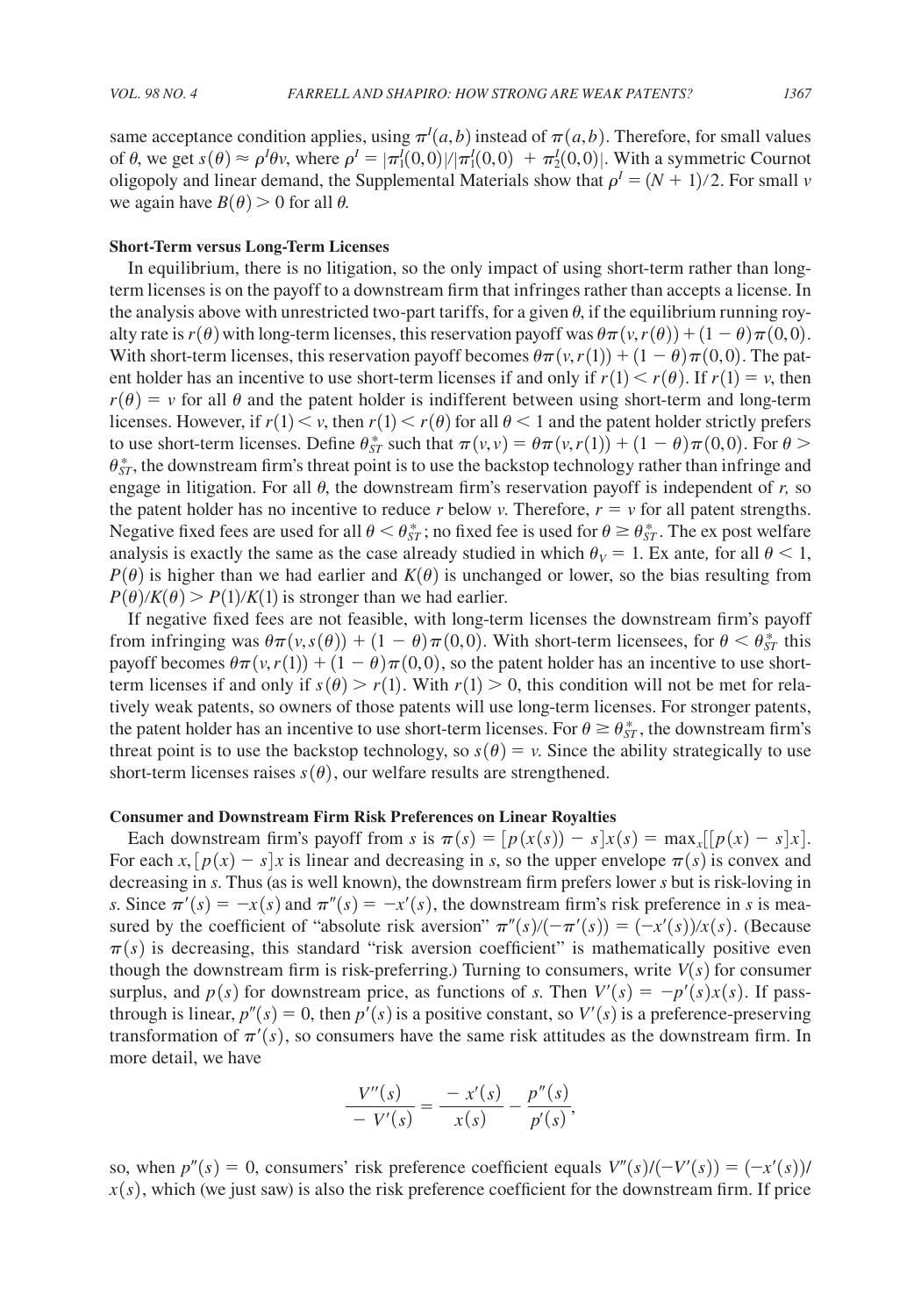is convex in *s*, then consumers are less risk-loving in *s* than the downstream firm; if price is concave, they are more risk-loving.

# **Benefits of Ideal PTO Review with Linear Licenses**

By Theorem 1,  $B(\theta) \ge [r(\theta) - \mu \theta r(1)] \lambda_{\min}$ . With linear licenses,  $r(1) = v$  so  $B(\theta) \ge \theta v$  $[r(\theta)/\theta v - \mu]$  $\lambda_{\min}$  and  $K(1) = vx(v, v)$ . In general  $B(\theta) + K(\theta) = \theta K(1)$ ; with  $r(1) = v$  this gives  $B(\theta) + K(\theta) = \theta v x(v, v)$ . Therefore,  $B(\theta)/(B(\theta) + K(\theta)) \ge [r(\theta)/\theta v - \mu][\lambda_{\min}/x(v, v)]$ . As shown in the proof of Theorem 1, with Cournot oligopoly  $|w'(r)| = p'(r) [(p(r) - c)/(p(r) - r$  $c$ )  $x(r,r)$ . Therefore,  $\lambda_{\min} \geq p'(r)x(v,v)$ , and  $B(\theta)/(B(\theta) + K(\theta)) \geq [r(\theta)/\theta v - \mu]p'(r)$ .

#### **REFERENCES**

- **Anand, Bharat N., and Tarun Khanna.** 2000. "The Structure of Licensing Contracts." *Journal of Industrial Economics*, 48(1): 103–35.
- **Anton, James J., and Dennis A. Yao.** 2003. "Patents, Invalidity, and the Strategic Transmission of Enabling Information." *Journal of Economics and Management Strategy*, 12(2): 151–78.
- **Aoki, Reiko, and Jin-Li Hu.** 1999. "Licensing vs. Litigation: The Effect of the Legal System on Incentives to Innovate." *Journal of Economics and Management Strategy*, 8(1): 133–60.
- **Bessen, James, and Michael Meurer.** 2008. *Patent Failure: How Judges, Bureaucrats, and Lawyers Put Innovators at Risk.* Princeton, NJ: Princeton University Press,
- **Bhattacharyya, Sugato, and Francine Lafontaine.** 1995. "Double-Sided Moral Hazard and the Nature of Share Contracts." *RAND Journal of Economics*, 26(4): 761–81.
	- **Bulow, Jeremy.** "The Gaming of Pharmaceutical Patents." 2004. In *Innovation Policy and the Economy*. Vol 4, ed. Adam B. Jaffe, Scott Stern, and Josh Lerner, 145–87. Cambridge, MA: MIT Press.
	- **Chiao, Benjamin, Josh Lerner, and Jean Tirole.** 2007. "The Rules of Standard-Setting Organizations: An Empirical Analysis." *RAND Journal of Economics*, 38(4): 905–30.
	- **Choi, Jay Pil.** 1998. "Patent Litigation as an Information-Transmission Mechanism." *American Economic Review*, 88(5): 1249–63.
	- **Choi, Jay Pil.** 2002. "Patent Pools and Cross Licensing in the Shadow of Patent Litigation." http://www. msu.edu/%7Echoijay/Patent%20Pools-Choi.pdf.
- **Choi, Jay Pil.** 2005. "Live and Let Live: A Tale of Weak Patents." *Journal of the European Economic Association*, 3(2–3): 724–33.
	- **Farrell, Joseph, and Robert Merges.** 2004. "Incentive to Challenge and Defend Patents: Why Litigation Won't Reliably Fix Patent Office Errors and Why Administrative Patent Review Might Help." *Berkeley Technology Law Journal,* 19(2): 943–70.
- **Farrell, Joseph, and Carl Shapiro.** 1990. "Asset Ownership and Market Structure in Oligopoly." *RAND Journal of Economics*, 21(2): 275–92.
	- **Federal Trade Commission.** 2002. *Generic Drug Entry Prior to Patent Expiration.* http://www.ftc.gov/ os/2002/07/genericdrugstudy.pdf.
	- **Federal Trade Commission.** 2003. *To Promote Innovation: The Proper Balance Between Competition and Patent Law and Policy.* http://www.ftc.gov/os/2003/10/innovationrpt.pdf.
	- **Federal Trade Commission.** 2005. *Agreements Filed with the Federal Trade Commission under the Medicare Prescription Drug, Improvement, and Modernization Act of 2003*. http://www.ftc.gov/os/2006/04/ fy2005drugsettlementsrpt.pdf.
	- **Hovenkamp, Herbert, Mark D. Janis, and Mark A. Lemley.** 2003. "Anticompetitive Settlement of Intellectual Property Disputes." *Minnesota Law Review,* 87(6): 1719–66.
	- **Jaffe, Adam B., and Josh Lerner.** 2004*. Innovation and Its Discontents: How Our Broken Patent System*  Is Endangering Innovation and Progress, and What to Do About It. Princeton, NJ: Princeton University Press.
	- **Kamien, Morton.** 1992. "Patent Licensing." In *Handbook of Game Theory and Economic Applications,* ed. Robert J. Aumann and Sergiu Hart, 331–54. Amsterdam: North-Holland.
- **Katz, Michael L., and Carl Shapiro.** 1986. "How to License Intangible Property." *Quarterly Journal of Economics*, 101(3): 567–89.
	- **Kesan, Jay P., and Gwendolyn G. Ball.** 2006. "How Are Patent Cases Resolved? An Empirical Analysis of the Adjudication and Settlement of Patent Disputes." *Washington University Law Review*, 84: 237–312.